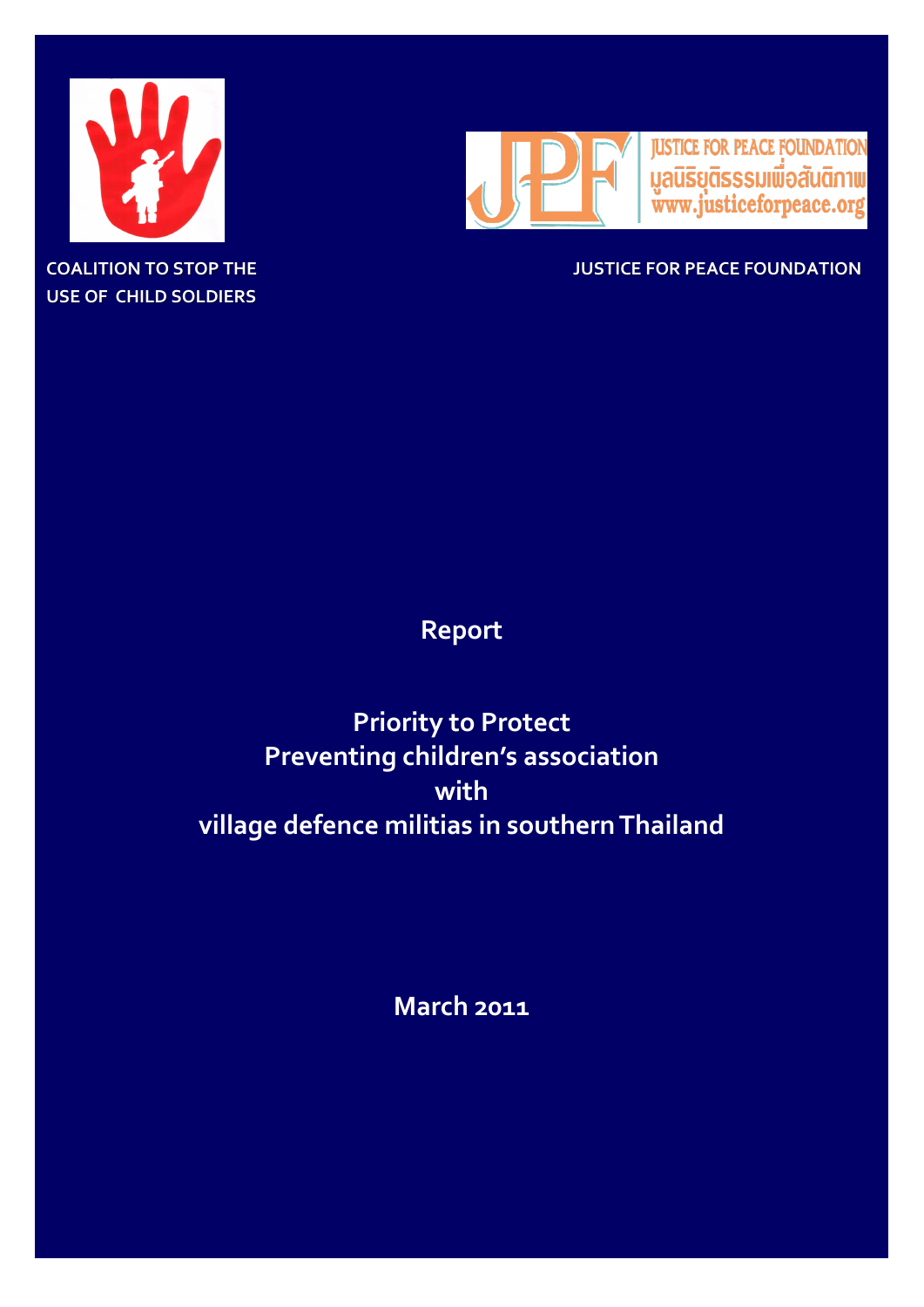**Coalition to Stop the Use of Child Soldiers 9 Marshalsea Road London SE1 1EP United Kingdom**

**Tel: +44 (0) 20 7367 4110 Fax: +44 (0) 20 7367 4129**

**info@child-soldiers.org Director: Victoria Forbes Adam**

**Justice for Peace Foundation 24 /158 Soi Ladprao 21, Jompol Jatujak, Bangkok 10900 Thailand**

**Tel: +66 (0) 2 975 9975 Fax: +66 (0) 2 975 9975 [info@justiceforpeace.org](mailto:info@justiceforpeace.org)**

The Coalition to Stop the Use of Child Soldiers (the Coalition) is an international human rights research and advocacy organization. The Coalition seeks to end and prevent the military recruitment and use in hostilities of child soldiers (boys and girls below the age of 18), and other human rights abuses resulting from their association with armed forces or groups. It seeks the release of child soldiers from armed forces or groups, promotes their successful return to civilian life and accountability for those who recruit and use them. The Coalition promotes global adherence to the Optional Protocol to the Convention on the Rights of the Child on the involvement of children in armed conflict.

#### **www.child-soldiers.org**

Justice for Peace Foundation (JPF) was founded in June 2006 as a network of human rights and peace activists to strengthen their nonviolent efforts to protect human rights, promote access to justice and to end impunity. JPF engages in human rights monitoring and advocacy while encouraging grassroots activism and supporting victims of human rights violations in their fight for justice. JPF believes that respect for human rights and rule of law is a necessary measure to reduce violent conflict and to build peace in conflict areas. JPF believes that the main catalysts for change are communities themselves and therefore focuses much of their energy and resources on community empowerment. JPF was registered by the Thai Ministry of Interior in November 2009.

#### **[www.justiceforpeace.org](http://www.justiceforpeace.org)**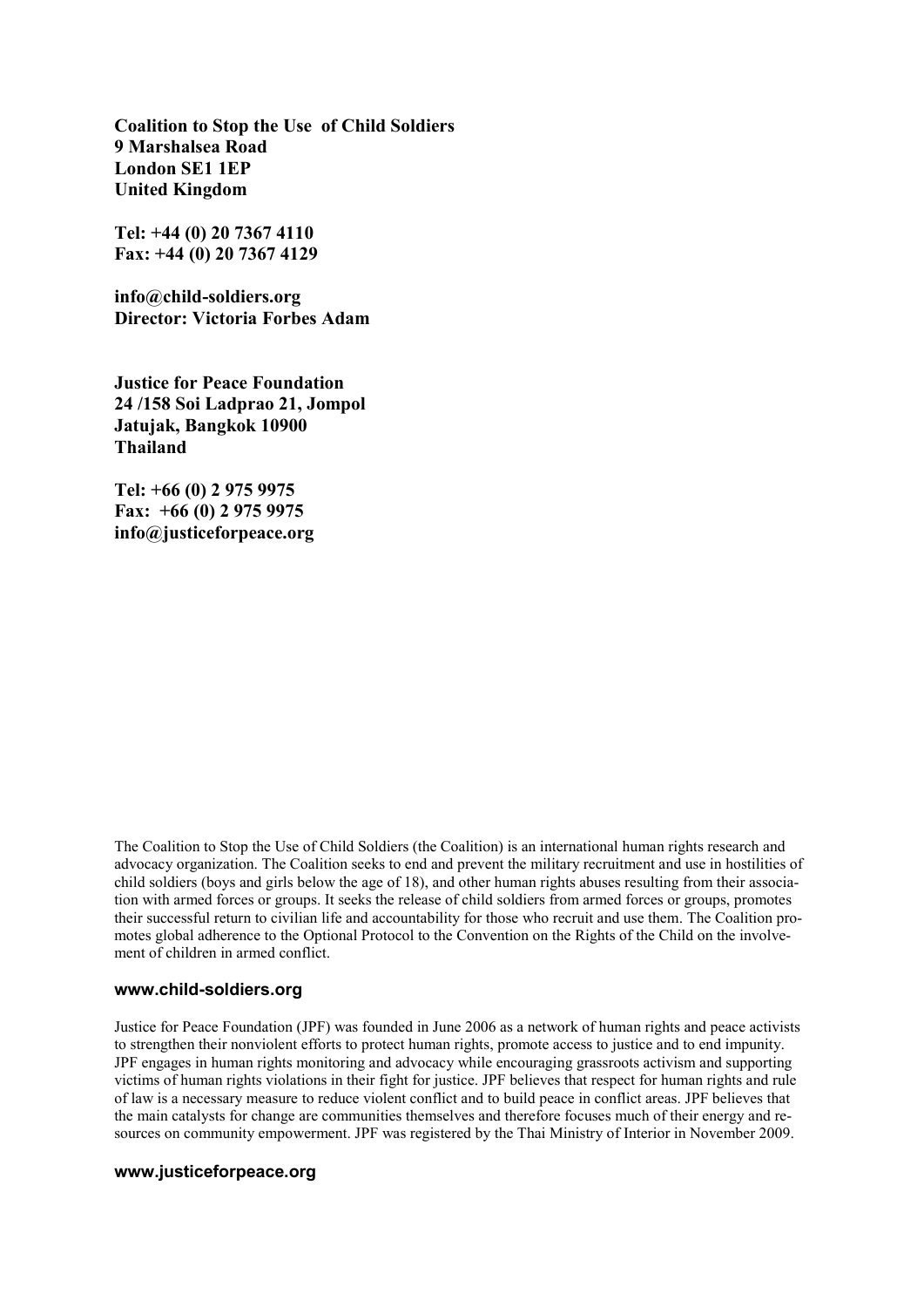## **Contents**

| 5.1                                                                                              |  |
|--------------------------------------------------------------------------------------------------|--|
| 5.2                                                                                              |  |
| 5.3                                                                                              |  |
|                                                                                                  |  |
| 7. Detention of children under Martial Law and Emergency Decree in southern Thailand  15         |  |
|                                                                                                  |  |
| 8.1<br>Prohibition, criminalization and prevention of unlawful recruitment and use 16            |  |
| Prohibition of administrative detention and provision of appropriate assistance to former<br>8.2 |  |
|                                                                                                  |  |
|                                                                                                  |  |
|                                                                                                  |  |
|                                                                                                  |  |
|                                                                                                  |  |
|                                                                                                  |  |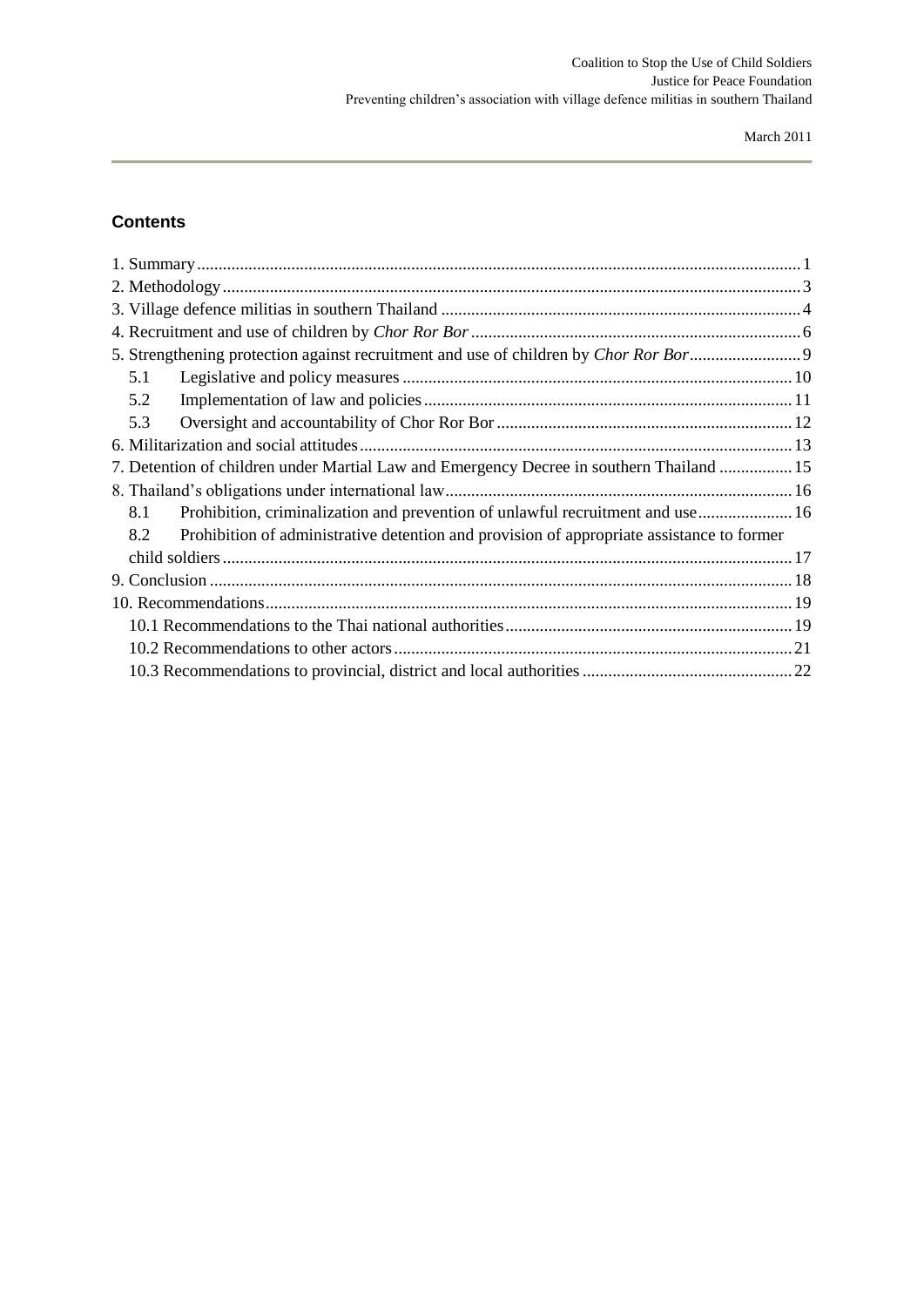#### <span id="page-3-0"></span>**1. Summary**

1

The violent insurgency in southern Thailand continues apparently unabated. For more than a century Thailand's southern border provinces have witnessed a separatist movement embedded in religious, ethnic, linguistic, cultural, and historical identities. The armed groups have targeted government officials, ethnic Thai Buddhist civilians and monks, and local Muslims suspected of collaborating with Thai government authorities. The government of Thailand has responded to the violence with force, often disregarding basic human rights. Estimates by human rights organisations indicate that the violence has claimed over 4,000 lives since 2004. According to observers the level of violence has not decreased for the past three years.<sup>1</sup>

In this situation, children have been victims of bombings, unlawful killings and other violent attacks by armed groups opposing the government. On occasion they have also been victims of lethal force and unlawful killings by the Thai security forces. Access to education has been severely disrupted by the targeting of government schools and teachers by the armed groups and by the occupation of schools by the Thai security forces.<sup>2</sup>

In 2008 the Coalition to Stop the Use of Child Soldiers (the Coalition) published a briefing which reported that children were systematically targeted for recruitment by armed opposition groups and were used by them in a variety of roles, including direct participation in hostilities.<sup>3</sup> Since then other organizations have reported recruitment and use of children by non-state armed groups in southern Thailand<sup>4</sup> and available information suggests that this practice continues today.

This report focuses on evidence of the association of boys under the age of 18 with *Chor Ror Bor* (Village Defence Volunteers), one of the government-established village defence militias.<sup>5</sup> *Chor Ror Bor* is a national institution, but is particularly prevalent in southern Thailand, where it forms a part of the government's counter-insurgency efforts against armed opposition groups. C*hor Ror Bor* units consisting of some 30 volunteers are present in nearly all, if not all, of the villages across the four provinces of Narathiwat, Pattani, Songkhla and Yala.**<sup>6</sup>**

The following report, based on mid-2010 field research in 19 villages, describes patterns of association of children with *Chor Ror Bor* units in this region. In over 65 per cent (13) of the villages visited, the Coalition and its partner in this research project, the Justice for Peace Foundation (JPF), found that children were formal members of the village *Chor Ror Bor* unit or, if not actual members, were performing some or all of the duties associated with membership.

Unlike the armed opposition groups, who actively seek out and indoctrinate children in order to secure their participation in acts of armed violence, the association of children with the *Chor Ror Bor*  is not formal government policy. It arises instead primarily from a lack of vigilance on the part of the

<sup>1</sup> See International Crisis Group, *Stalemate in southern Thailand*, Asia Report No. 113, 3 November 2010.

<sup>2</sup> See Human Rights Watch, *Targets of Both Sides Violence against Students, Teachers, and Schools in Thailand's Southern Border Provinces*, 20 September 2010.

<sup>3</sup> See Coalition to Stop the Use of Child Soldiers, *Briefing paper: Child Recruitment and Use in Southern Thailand*, December 2008.

<sup>4</sup> See International Crisis Group, *Recruiting militants in southern Thailand*, June 2009; Lowy Institute for International Policy, *Confronting ghosts: Thailand's shapeless southern insurgency*, 2010.

<sup>&</sup>lt;sup>5</sup> The term village defence militias refer to groups of volunteers locally organized to perform security and defence functions, such as *Chor Ror Bor* and *Or Ror Bor*.

<sup>&</sup>lt;sup>6</sup> "Southern Thailand" is used to refer to Narathiwat, Pattani and Yala provinces and four districts in Songkhla (Chana, Na Thawi, Sabayoi, Thepha).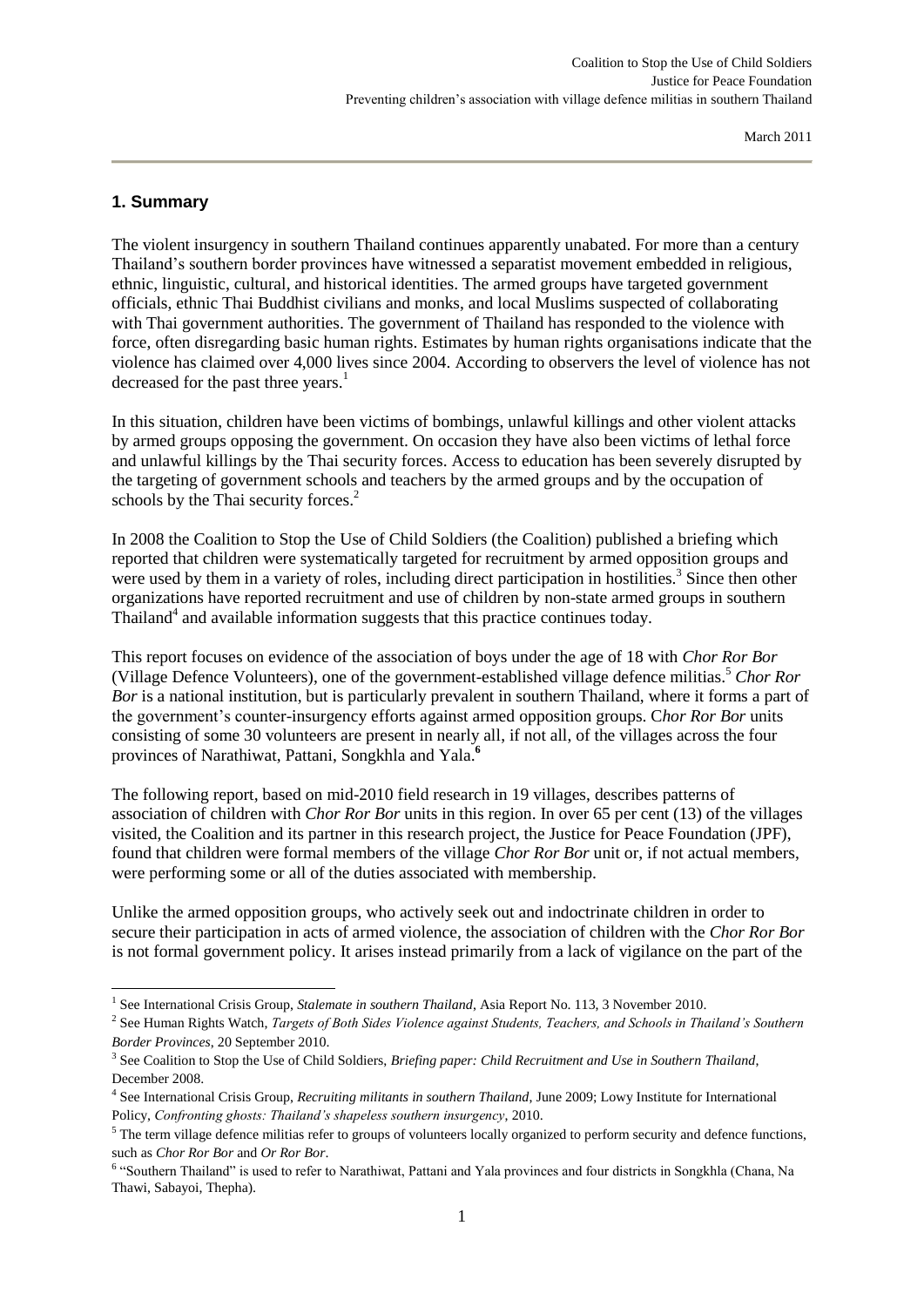Thai authorities and a lack of awareness at the village level of relevant government regulations and directives or alternative and more appropriate options for young people.

The Thai government has demonstrated some willingness to address the problem and has taken some steps to prevent formal association of children with the *Chor Ror Bor,* including issuing directives to local officials to ensure that under-18s are not recruited. However, the lack of clear prohibition in law, the incomplete implementation of existing policy and the absence of effective oversight and accountability mechanisms, result in a situation where children may still enlist or otherwise provide support to their local *Chor Ror Bor* unit.

More broadly, the problem of children's association with the *Chor Ror Bor* is one consequence of the government's lack of attention to the multi-faceted challenges of protecting children from the human rights abuses related to armed violence in southern Thailand. The persistence of children's involvement in *Chor Ror Bor*, as well as their continued involvement in armed opposition groups highlight the need for the government to develop and implement comprehensive and coordinated strategies to protect children at the national and provincial levels, to end their recruitment and use by all armed parties. In view of the fact that children are already associated with both armed opposition groups and village defence militias, such strategies must include measures to support the release, recovery and reintegration of such children. Currently there are no adequate programs to assist such children. Rather, children suspected of association with armed opposition groups have been administratively detained under the emergency legislation applicable in the region.

This report addresses the recruitment and use of children in *Chor Ror Bor*. It also reflects briefly on concerns relating to the administrative detention of children suspected of association with armed opposition groups. The report contains detailed recommendations which could form the basis for a more comprehensive governmental strategy to protect children affected by armed violence in southern Thailand and which would - if implemented - significantly contribute to ensuring that Thailand's obligations under the international human rights law are upheld.

In particular, the Coalition and JPF call on the government of Thailand to:

- $\bullet$ Prohibit and explicitly criminalize the recruitment and use in hostilities of children under 18 years by the armed forces, paramilitaries, village defence militias and any other armed groups;
- Review and amend the 2008 Ministerial Regulation on Officials of the Security Unit to Protect and Maintain Peace and Order in a Village to explicitly prohibit recruitment of under-18s in the *Chor Ror Bor* and prevent informal association of children with the *Chor Ror Bor;*
- Ensure that children are not criminalized solely for having being recruited or used by armed  $\bullet$ groups and ensure that children are not administratively detained under the Martial Law or the Emergency Decree in southern Thailand.
- Establish monitoring and accountability mechanisms to ensure that measures and policies to  $\bullet$ protect children from involvement with all armed forces or groups are implemented effectively.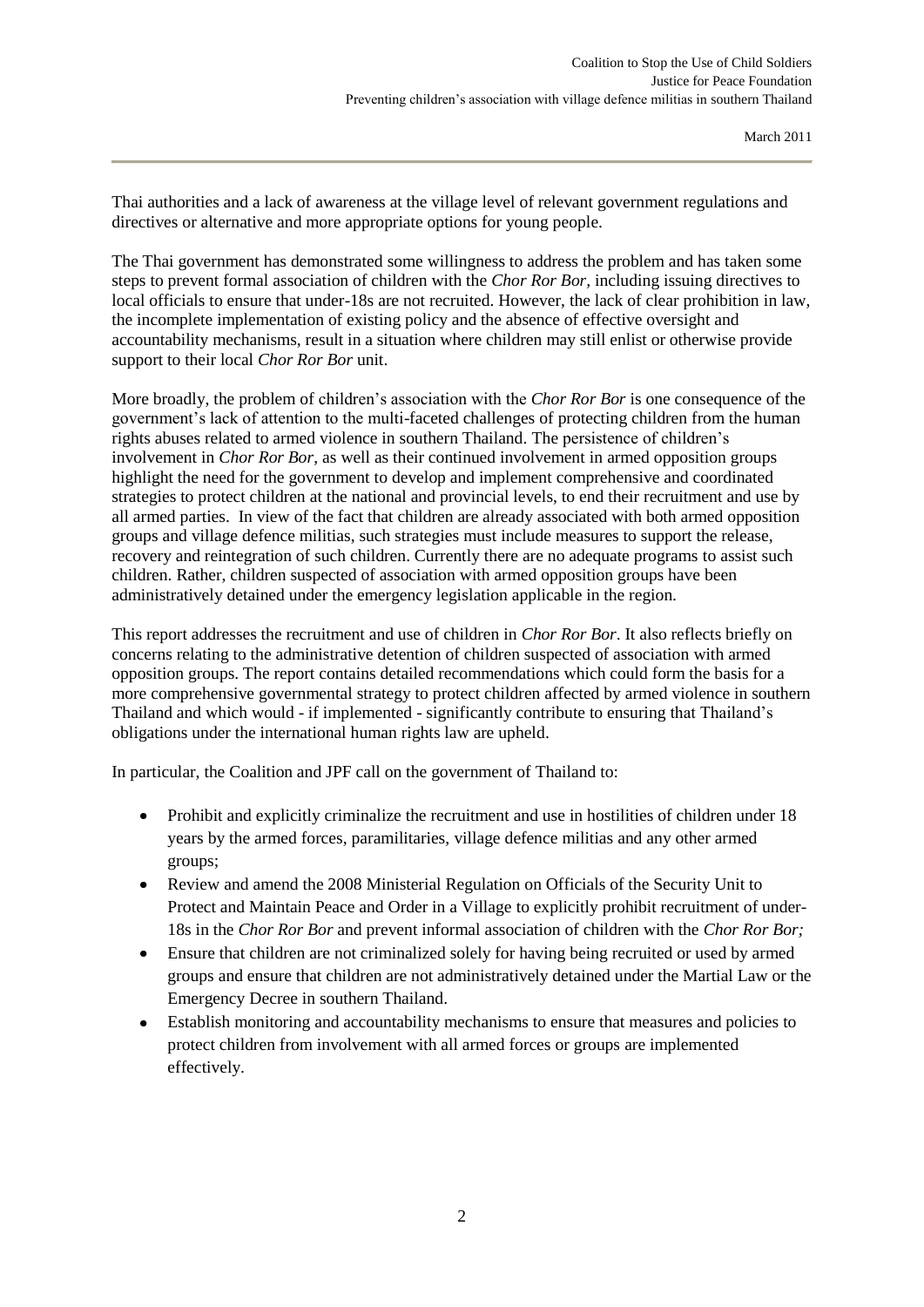## <span id="page-5-0"></span>**2. Methodology**

This report is the result of joint research carried out by the Coalition and JPF in four provinces in southern Thailand - Narathiwat, Pattani, Songkhla and Yala - and in Bangkok from April to July 2010.

Interviews were conducted with approximately 60 people including village headmen and members of *Chor Ror Bor* in a total of 19 villages across the four provinces (eight villages in Narathiwat, four in Pattani, one in Songkhla and six in Yala) as well as government officials. The villages visited were selected on the basis of geographical location, religion, level of violence in the region and economic situation. Of the 19 villages visited, 12 were predominantly Muslim, two Buddhist and five had a mixed population of Muslims and Buddhists. The names of the villages visited have not been identified in the report to ensure the security of interviewees.

In November 2010, the Coalition and JPF presented its preliminary findings to the Thai authorities and held meetings with a range of senior military, police and government officials in southern Thailand and Bangkok. These included the governors of Narathiwat and Pattani; the deputy governor of Yala; representatives of the provincial child protection committees; district officers; the Internal Security Operations Command (ISOC); Director of Southern Border Provinces Administration Center (SBPAC); the Commissioner of Southern Border Provinces Police Bureau; officials from the Ministry of Foreign Affairs, Ministry of Justice and sub-committee on southern border provinces of the National Committee for the Protection of Children. The Coalition and JPF also met with the chairperson of the National Human Rights Commission. Written comments on the draft report were provided by the Ministry of Foreign Affairs and ISOC Region 4.

The Coalition and JPF appreciate the cooperation extended by the Thai government in carrying out this research and welcome the government's continued willingness to engage in discussions on issues relating to the impact of armed violence on children in southern Thailand, including their association with *Chor Ror Bor*.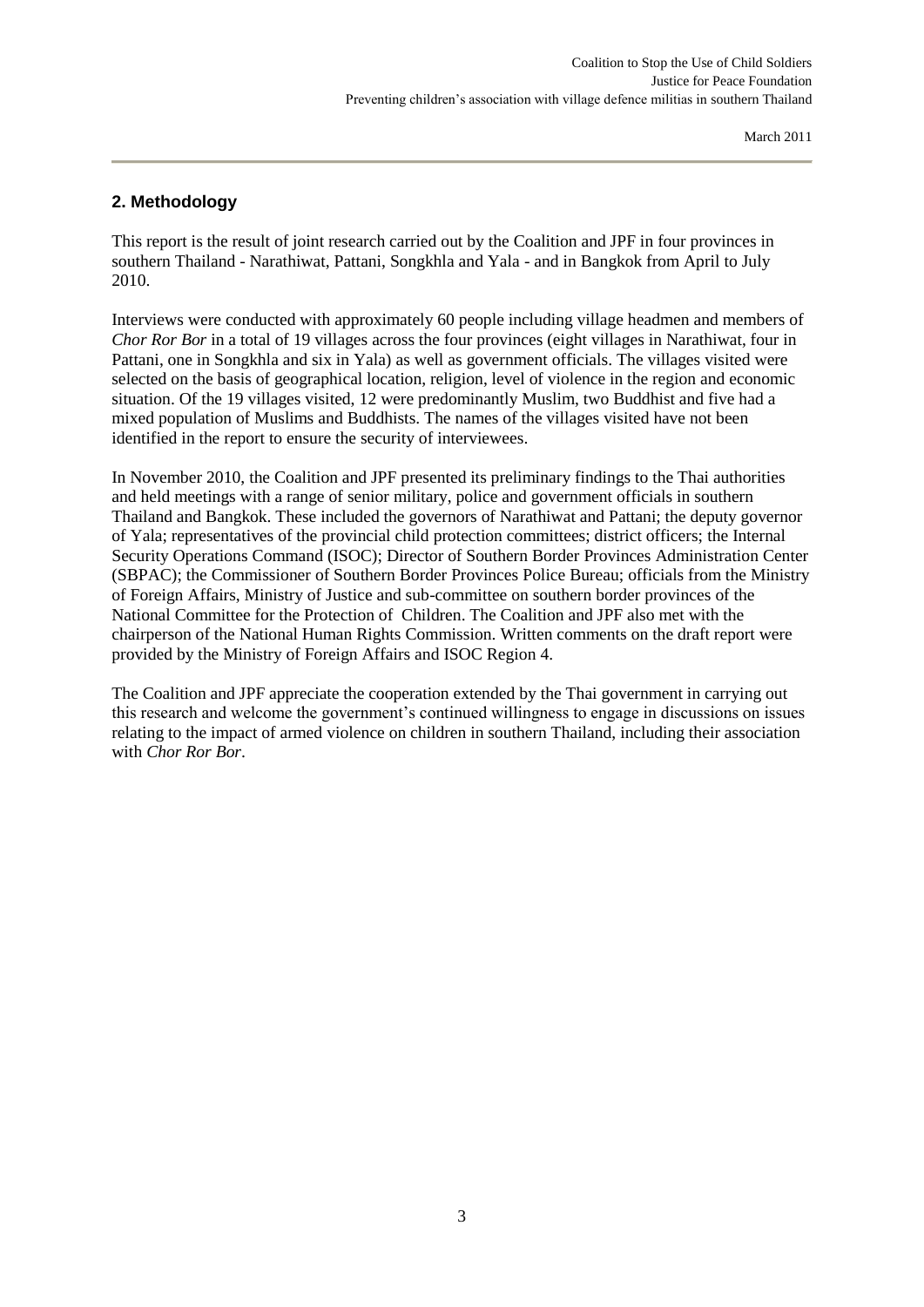#### <span id="page-6-0"></span>**3. Village defence militias in southern Thailand**

Thailand has a long history of using paramilitaries and village defence militias for policing and counter-insurgency purposes.<sup>7</sup> The most significant expansion of these groups in recent years has been seen in southern Thailand, where they have formed a key element of the military strategy against armed groups in the region since 2002.<sup>8</sup> Four separate paramilitary or village defence militias operate in southern Thailand: the military-established *Thahan Pran* (Rangers); the provincial-level, Ministry of Interior-established *Or Sor* (Volunteer Defence Corps); the village-level *Chor Ror Bor* (Village Defence Volunteers), also under the control of the Ministry of Interior; and the *Or Ror Bor* (Village Protection Volunteers) established under the Royal Aide-de-Camp department in 2005 to protect Buddhist villages.<sup>9</sup>

The *Chor Ror Bor* were established in 1985 as the successor to the Village Security Teams set up in the late 1960s by the interior minister to defend villagers against communist insurgents. Although operational in southern Thailand for decades, the role of *Chor Ror Bor* in providing village-level security in the face of mounting attacks by armed groups was significantly increased after 2004. By 2005 there was a *Chor Ror Bor* unit in almost all of the approximately 1,500 villages in the three southernmost provinces of Thailand (Pattani, Narthiwat, Yala) with a total of some 47,000 volunteer members, with an expectation that numbers would increase further.

*Chor Ror Bor* forms a core element of the government's counter-insurgency strategy in southern Thailand. A Ministerial Regulation on the protection and maintenance of peace and order in villages (2008 Regulation) specifically states that because southern border provinces have been affected by ongoing violence and insurgencies, the district and provincial authorities had to set up *Chor Ror*  Bor.<sup>10</sup> An official from the Southern Border Provinces Administrative Centre (SBPAC)<sup>11</sup> confirmed in an interview with the Coalition and JPF their view of the importance of *Chor Ror Bor* in responding to violence by armed groups and in strengthening and protecting villages. It was noted that if the violence were to end, the role for *Chor Ror Bor* would diminish to similar levels as in other provinces in Thailand.<sup>12</sup>

1

 $<sup>7</sup>$  There is no universally accepted definition of the term "militias". In this report, the term village defence militias refer to</sup> groups of volunteers locally organized to perform security and defence functions, such as *Chor Ror Bor* and *Or Ror Bor*. The term is used to distinguish them from the Thai national army and paramilitary forces, such as the Rangers and the *Or Sor*.

 $8$  Human rights organizations and analysts have documented human rights violations by paramilitaries and civilian defence militia in southern Thailand and some have raised general concerns about the reliance on such groups which are less well trained and lack the professionalism of the Royal Thai Army and Thai Police Force. According to the International Crisis Group (ICG), concerns about arming villagers without sufficient training have been raised by a former Minister of Defence in 2005. See ICG, *Southern Thailand: The Problem with Paramilitaries*, Asia Report No.140, 23 October 2007. For other commentary on paramilitaries and civilian defence forces see: Human Rights Watch (HRW), "Government-Backed Militias Enflame Violence", April 2007; Ball, Desmond and David Scott Mathieson, *Militia Redux. Or Sor and the Revival of Paramilitarism in Thailand*, 2007; and Non-Violence International (NVI), *Rule by the Gun: Armed Civilians and Firearms Proliferation in Southern Thailand*, May 2009.

<sup>9</sup> For a detailed account of paramilitary and civilian militia forces, including *Chor Ror Bor*, operating in southern Thailand see: ICG, *Southern Thailand: The Problem with Paramilitaries*, Asia Report No.140, 23 October 2007.

<sup>10</sup> *Ministerial Regulation on Officials of the Security Unit to Protect and Maintain Peace and Order in a Village B.E. 2551 (2008)*.

 $11$  SBPAC was originally established in 1981 to help contain the local communist insurgency in the south. It later became involved in managing separatist tensions. It was dismantled by Prime Minister Thaksin in 2002, but re-established in 2006 following the military coup in 2006. SBPAC is part of the civilian government and operates in parallel with the military Internal Security Operations Command. SBPAC describes its role as to "promote development, peace strengthening, the elimination of injustice, and the promotion of people participation in solving problems in the southern border provinces...".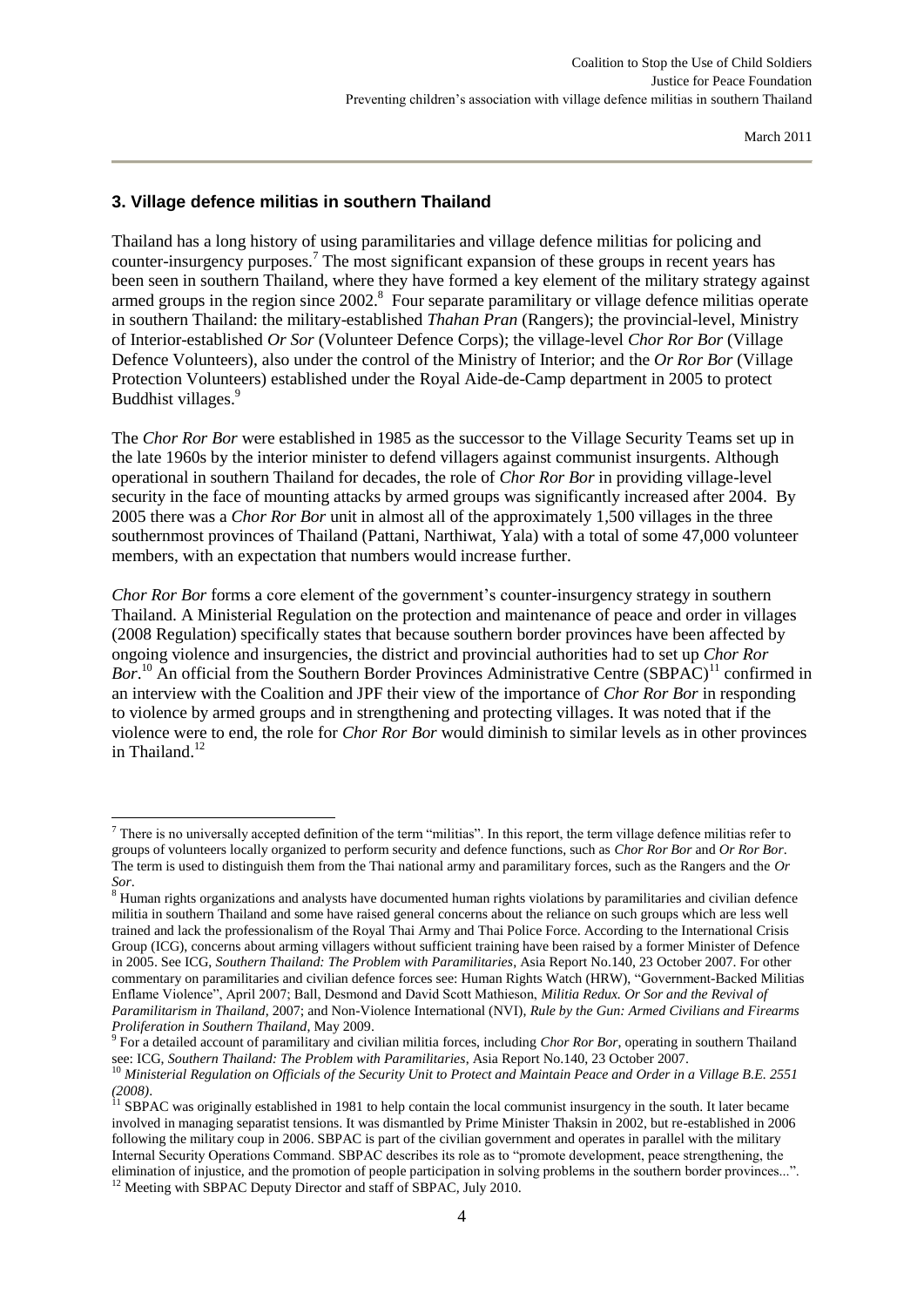#### *Chor Ror Bor structure, duties and training*

The *Chor Ror Bor* is attached to the Interior Ministry. The Department of Provincial Administration is responsible for organizing the training of local villagers to ensure sufficient numbers of recruits for *Chor Ror Bor*, although the formal appointment of *Chor Ror Bor* members is the responsibility of the District Chief Officer. However, the responsibility for the identification of recruits and the daily running of the *Chor Ror Bor* unit or platoon in each village rests with the village headman, who is also the "platoon leader". Although not stipulated in the 2008 Regulation, in southern Thailand the army's Internal Security Operations Command (ISOC) has operational command for *Chor Ror Bor* when they are participating in military operations.<sup>13</sup>

A *Chor Ror Bor* unit generally consists of a maximum of 30 members, although it can be more with the permission of the district office. According to the 2008 Regulation, *Chor Ror Bor* duties are to assist administrative, police or other officials in carrying out primarily law-enforcement activities. These include a range of tasks from guard and patrol duties, to intelligence gathering. Under the 2008 Regulation, *Chor Ror Bor* members also have powers to search persons or vehicles suspected of being involved in a criminal offence, and to arrest individuals caught in the act of committing a criminal offence.<sup>14</sup>

In practice, *Chor Ror Bor* units in southern Thailand perform counter-insurgency tasks in addition to the more general law-enforcement duties of *Chor Ror Bor* elsewhere. Members of the *Chor Ror Bor*  interviewed for this report described their role as protecting the village against a range of threats including attacks by armed groups. The duties they described included: village patrols; manning checkpoints at entry points to villages; guarding sites vulnerable to attack, in particular schools and mosques; and in some cases providing security to teachers. They may also be required to assist the local police or the military to identify suspects, including suspected members of armed groups, and on occasion are required to participate in military operations in the surrounding area, joint patrols with the military and search and cordon operations.<sup>1</sup>

Although responsibility for ensuring training rests with the provincial administration, the training is delivered in practice by the military, specifically the local-level Special Taskforce (commonly known as *Chor Kor*). Initial training is seven to ten days in duration and includes training in hand-to-hand combat, weapon handling and use, and surveillance. Additional training is provided periodically – generally involving three days training up to once a year – and is also provided by military or paramilitary units. Unofficially, existing members of *Chor Ror Bor* units in the south also provide training to other villagers including children (see below).

*Chor Ror Bor* units in southern Thailand are armed, usually with a mixture of shotguns and automatic weapons. A 1981 Regulation of the Ministry of Interior regulates the use of firearms and the records of firearms distributed to each village.<sup>16</sup> Typically, each unit will be provided with five weapons (usually shotguns) and ammunition by the authorities – although in some cases where villages have suffered armed attacks or have good relations with government officials more may be provided. Where units are not formally issued with weapons, firearms are either supplied by the village

1

 $<sup>13</sup>$  ISOC is headed by the Prime Minister with the chief of the Army as the Deputy. In practice, all security policies relevant</sup> to southern Thailand go through ISOC Region 4, which is headed by the Fourth Army Chief. The *Chor Ror Bor* is under the Ministry of Interior. However, when participating in military operations, the *Chor Ror Bor* comes under the command of the military unit responsible for those operations.

 $14$  2008 Regulation, Chapter 4, Article 17.

<sup>&</sup>lt;sup>15</sup> Search and cordon operations involve closing off an area where a suspect is believed to be located. Suspects are then arrested during the operation.

<sup>&</sup>lt;sup>16</sup> Regulation of Ministry of Interior on the Distribution of Firearms to Village Defence Volunteer B.E. 2524 (1981).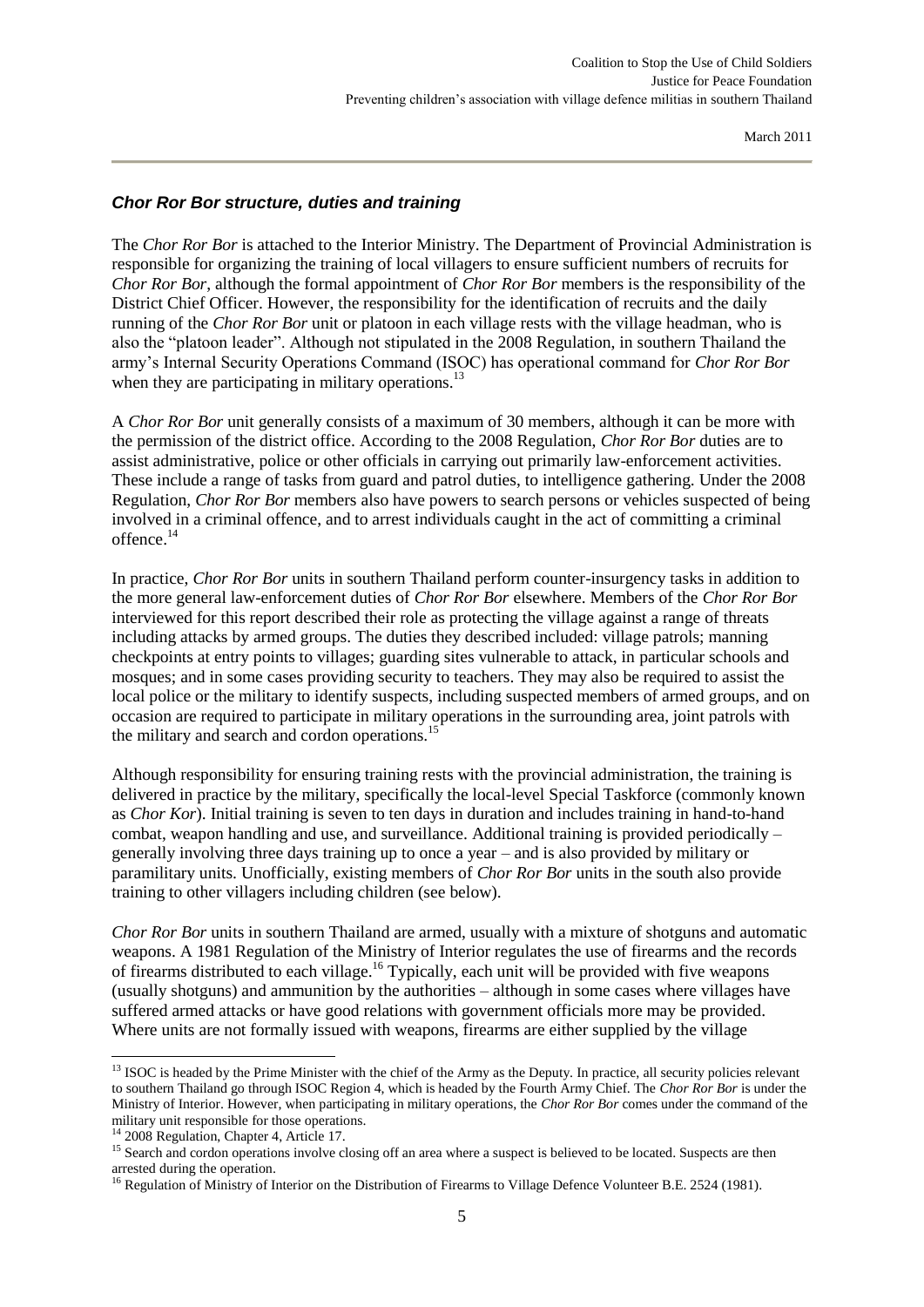headman or in some cases bought by individuals at a discount available to them as *Chor Ror Bor*  members.

In general, there are significant numbers of firearms in most villages across the southern provinces. In a recent report, Nonviolence International (NVI) described a "proliferation of firearms" and "the development of a gun culture" in southern Thailand.<sup>17</sup> Observations by Coalition and JPF researchers seemed to support the NVI findings. For example, in one village in Yaha District, Yala Province, the Coalition and JPF observed 25 firearms of which ten were automatic. In another village in the same area the *Chor Ror Bor* unit reported they were equipped with M16s, AK47s and World War II rifles in addition to shotguns. *Chor Ror Bor* members are required, under the 2008 Regulation, to wear a uniform. This consists of a blue floppy cap, a blue long-sleeved shirt, blue trousers, a blue knitted belt and black shoes. In practice, the uniform is worn to varying degrees, sometimes making it difficult to distinguish *Chor Ror Bor* members from the civilian population.<sup>18</sup>

#### <span id="page-8-0"></span>**4. Recruitment and use of children by** *Chor Ror Bor*

Of the 19 villages visited by the Coalition and JPF from April to July 2010, there was evidence of association of boys (under the age of 18) with *Chor Ror Bor* units in 13 villages, while there was no evidence of children's involvement in three units, and in another three it was unclear. The levels of association varied, ranging from formal membership through to the very informal where children were simply spending time at *Chor Ror Bor* facilities or with members on duty. The ages of those involved also differed from approximately 17 to as low as nine years old, with the lower age groups tending to be among those who were informally associated with rather than being formal members of the units.

Formal membership of boys with *Chor Ror Bor* units was found in up to seven of the 19 villages (four villages in Narathiwat, two in Yala and one in Pattani) visited. In some cases the underage recruitment was acknowledged by village headmen or adult *Chor Ror Bor* members. In others, *Chor Ror Bor* members interviewed by the Coalition and JPF claimed to be below 18 years old, or reported that other members were below 18 years old. Formal membership was found in Muslim and mixed villages but not in the two Buddhist villages visited.

Two boys aged 15 and 17 years were interviewed in a village in Narathiwat province. Both were members of the local Chor Ror Bor unit. B claimed to have joined when he was just 12 years old. V joined in 2009 at the age of 16. The two boys said there were a total of five Chor Ror Bor members under the age of 18 in their village.

In another village, in Yala province, two boys, T (16) and D (17), claimed that they had joined their local Chor Ror Bor unit in April 2010. According to their testimony, they were unemployed but the village headman asked their parents if they could join because they were regarded as clean and decent. They explained that their duties required them to be vigilant about security and if any strangers came into the village they should follow them.

The numbers of child members of *Chor Ror Bor* varied from village to village. The highest number reported was eight or nine in a mixed village in Sukhirin District, Narathiwat Province. In two villages in Sungaipadi District and Srisakorn District, both also in Narathiwat Province, there were respectively five and six members of the *Chor Ror Bor* units who were under 18 years old. At least

<sup>17</sup> Nonviolence International, *Rule by the Gun: Armed Civilians and Firearms Proliferation in Southern Thailand*. May 2009.

<sup>&</sup>lt;sup>18</sup> 2008 Regulation, Chapter 7, Article 23.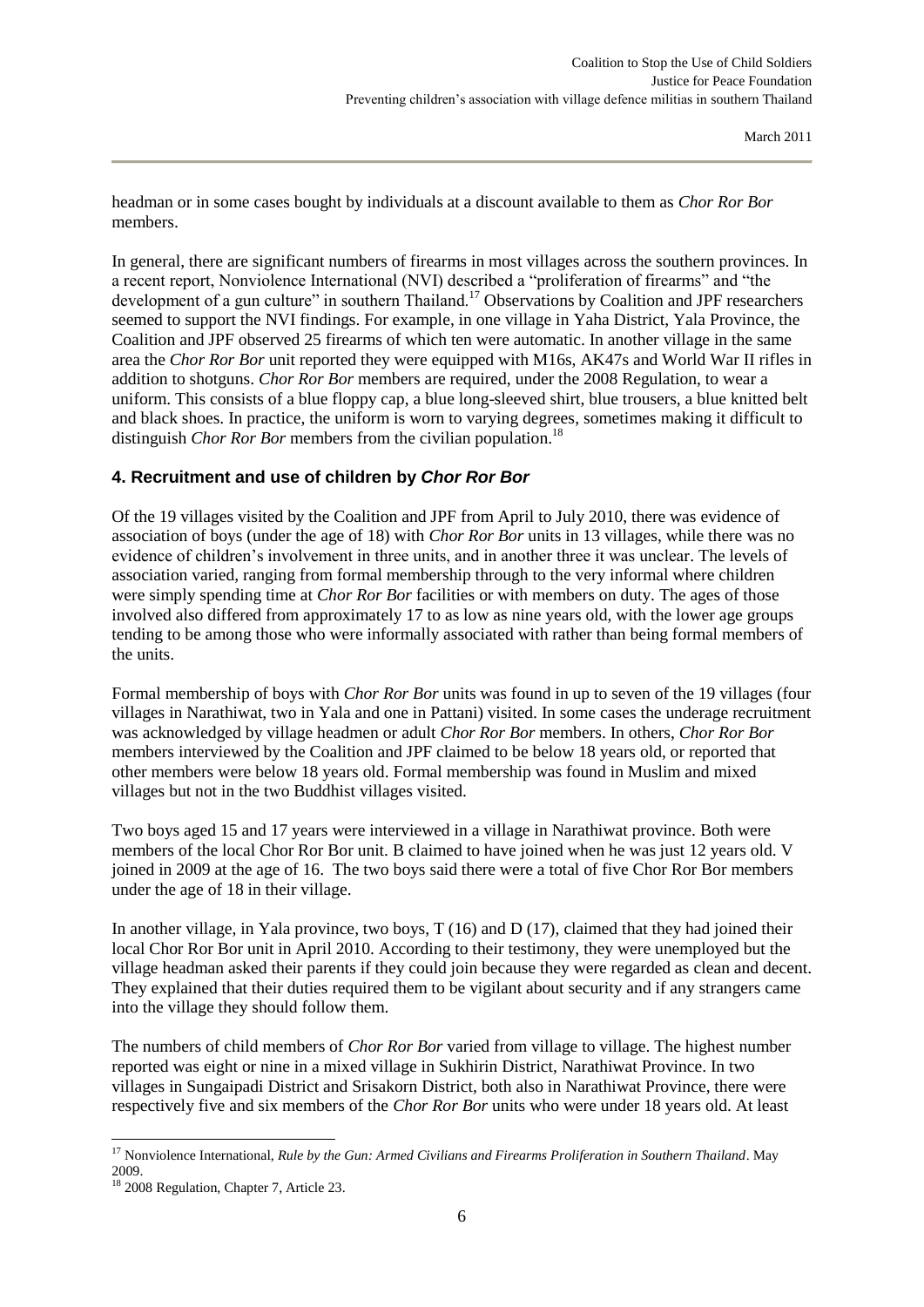two children were formal members in units in villages in Bajoh District, in Narathiwat, and Mayo District in Pattani Province. In another village in Muang District, Yala Province, interviews were conducted with three boys under the age of 18 who were members of the local unit. As formal members of the *Chor Ror Bor*, the children were armed and performed the same duties as adult members.

In villages where formal association of boys under 18 years old was found, it was common to also find under-18s informally associated with the *Chor Ror Bor*. In addition, informal association only was reported in six villages where formal association was not reported. In total either formal or informal association or both were found in 13 villages (eight Muslim, four mixed and one Buddhist village).

Some of the boys informally associated with *Chor Ror Bor* appeared to carry out the same or similar duties as formal members. In some cases the only practical difference appeared to be that they were not officially trained (although they may have received unofficial training) and were not issued with ID cards.

A range of different scenarios was found, with some children performing duties such as guarding check-points or providing other assistance to the unit. In some cases the children were armed – a 14 year old in one village told the Coalition and JPF that he and around five other boys of a similar age had been shown how to use firearms and he was witnessed carrying an automatic weapon. In a village in Bajoh District, Narathiwat Province, boys had received training from formal *Chor Ror Bo*r members, been given *Chor Ror Bor* T-shirts to wear and were providing assistance to their *Chor Ror Bor* unit. In this case, the boys were not permitted to carry weapons. In a village in Panare District, Pattani Province, children were allowed to spend time with the *Chor Ror Bor* unit and, although they were not permitted to carry out patrols, they did stand guard at checkpoints.

In other cases, contact with the unit was less regular, occurring on an ad hoc basis, for example, when a boy was asked to stand in for the shift of an adult member (usually a relative) because the adult was otherwise engaged. In such cases, the boy had not generally received either formal or informal training but was required to undertake the full range of tasks required on the shift they were covering. This practice was described during interviews in Yaha District, Yala Province and Sabayoi District, Songkhla Province. The practice was also acknowledged by SBPAC officials and a commitment was made by the Deputy Governor in Yala to take steps to address the problem.<sup>19</sup>

Children's contact with weapons, through training and more informal forms of association with *Chor Ror Bor*, posed significant risks to their physical safety and wellbeing. *Chor Ror Bor* members interviewed by the Coalition and JPF explained that several members under the age of 18 had attended both the initial and annual follow-up training, including training on weapons handling and use. It also appeared to be common for *Chor Ror Bor* members to provide unofficial training, including firearms training, to children who were informally associated with the units. More generally there appeared to be a high level of familiarity with firearms among children in the villages visited. In several villages, relatively young children were seen carrying firearms including automatic weapons.<sup>20</sup> In one, the Coalition and JPF observed boys spending time with adult members of *Chor Ror Bor* and handling firearms. In a village in Yaha District, in Yala Province, a boy who said he was nine years old reported that he had been shown how to use small automatic weapons. This familiarity with firearms among children may be attributable to the general prevalence of weapons and to processes of informal learning from family members. However, the risk of injury to children (or

1

 $19$  Interview with Deputy Governor for Yala, Yala Province, July 2010.

<sup>&</sup>lt;sup>20</sup> Visits to a villages in Yaha District and Muang District in Yala Province and Sungaipadee District in Narathiwat Province.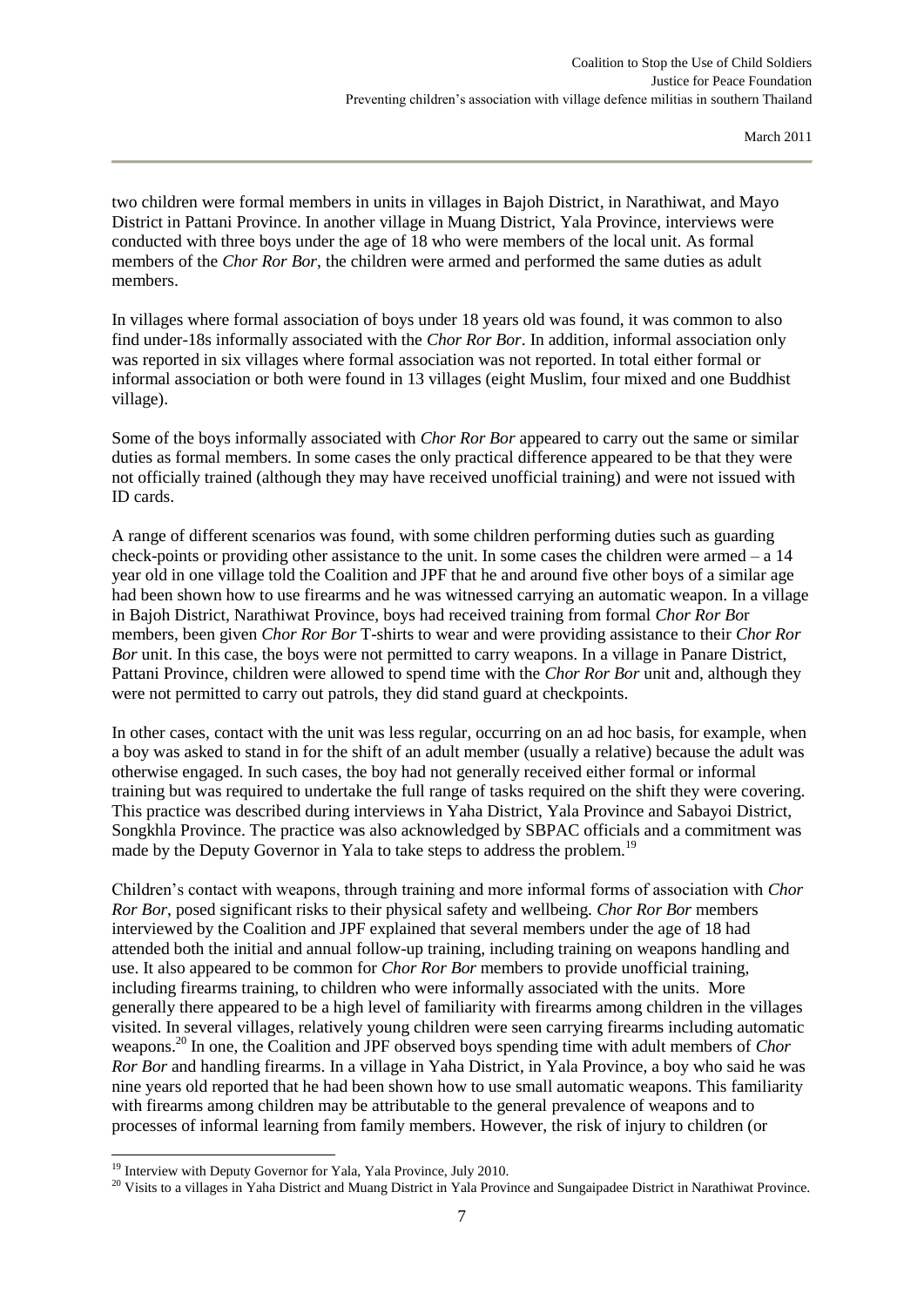indeed to other community members) resulting from children's handling of weapons or involvement in weapons training – whether formal or informal – needs to be addressed by the authorities to ensure their security is protected and guaranteed.

Children's association with *Chor Ror Bor* whether formal or informal, exposes them to further serious risks, including the risk of attacks by armed groups or their involvement in military operations against armed groups. At least 170 members of *Chor Ror Bor* were reported to have been killed between January 2004 and March 2009.<sup>21</sup> In one case known to the Coalition and JPF, two boys believed to be under 18 years old serving with a *Chor Ror Bor* unit, were killed in November 2007 while on duty during an attack by armed men on Talingsung village in Sungaipadee District, Narathiwat Province. *Chor Ror Bor* members may also be engaged in military operations against armed groups. The special vulnerabilities of children, and their need for protection in view of their physical and mental immaturity, require them to be completely removed from such scenarios and their involvement to be prohibited in law, policy and practice.

Another form of boys' association with *Chor Ror Bor*, was much more informal, effectively constituting passing time at the *Chor Ror Bor* base or with its members and performing various nonmilitary type errands. For example, the Coalition and JPF found boys, from approximately ten years of age, spending time at the *Chor Ror Bor* bases and taking part in various recreational activities or running errands. These included watching television, chatting with relatives and other adult members of the unit, making tea or coffee, or delivering food and messages from members' wives and families. In some cases, younger children stayed overnight at the bases. Through this type of association boys came into regular contact with firearms, including in some instances through playing football with armed members of the local *Chor Ror Bor* unit.

It should not be regarded as acceptable for children to be spending their leisure time at facilities used by security forces or with members of security forces on active duty. The fact that *Chor Ror Bor* members are often relatives, neighbours or friends of the children should not mask the fact that *Chor Ror Bor*, like the police or military, are a part of the Thai state's security apparatus. In the same way that children should be prohibited from military and police facilities, they should not be permitted access to *Chor Ror Bor* facilities or required to undertake errands of any kind for *Chor Ror Bor* members. In the view of the Coalition and JPF, even this level of informal association creates potentially serious risks to the physical safety of children from armed attacks on *Chor Ror Bor*, from activities carried out by *Chor Ror Bor*, from their proximity to firearms and to their general wellbeing and development.

1

<sup>&</sup>lt;sup>21</sup> Deep South Watch, April 2009, www.deepsouthwatch.org/node/288.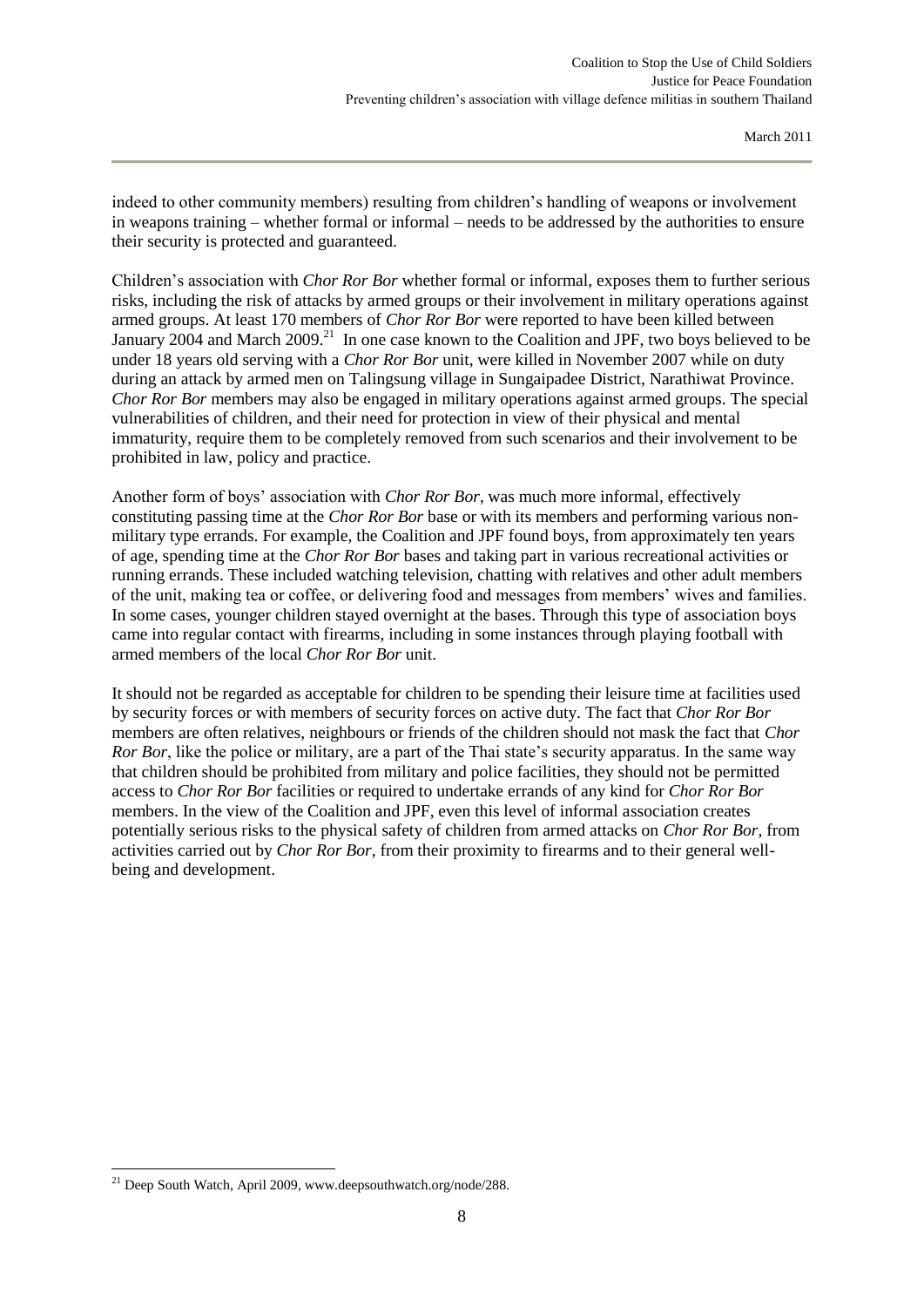#### <span id="page-11-0"></span>**5. Strengthening protection against recruitment and use of children by** *Chor Ror Bor*

The 2008 Regulation sets out criteria for the selection of participants for pre-recruitment, or initial training, and therefore by extension for recruitment into *Chor Ror Bor*. These criteria include Thai nationality, physical fitness and residency in the village in which the unit is based.<sup>22</sup> The Regulation does not specify a minimum age for recruits.

However, the recruitment and use of under-18s by *Chor Ror Bor* is not formal government policy: indeed, the government has issued directives specifying the minimum age for admission to *Chor Ror Bor* in 2009 and 2010.

In November 2009, a directive was issued by the Ministry of Interior, addressed to Governors of Narathiwat, Pattani, Satun, Songkhla and Yala provinces which states that applicants for admission into *Chor Ror Bor* must not be below 18 years of age and that selection must be in accordance with international standards for the protection of child rights.<sup>23</sup> A further directive was issued by the Department of Provincial Administration on 4 August 2010 to all provinces in Thailand prohibiting under-18s from participating in the *Chor Ror Bor* training and instructing the district administrators to inform all competent officials and to screen out any children under 18 years from the *Chor Ror Bor*, revoking their appointments and replacing them with adults. The 2010 directive suggests that an amendment to the 2008 Regulation may be introduced to prohibit recruitment of under-18s.<sup>24</sup>

Despite these measures, research by the Coalition and JPF demonstrated that the practice of recruiting underage members continued to occur after the regulation was issued in August 2008 and existing information indicates that the informal association and use of children continues to be widespread. There is a combination of reasons for this, ranging from: lack of clarity of, and awareness among key officials of, the applicable rules; incomplete implementation of existing policy and procedures; and lack of effective oversight and accountability. In addition, some of those interviewed in villages for this report considered the association with *Chor Ror Bor* to be positive for the children. Protecting children from involvement in these local defence forces will therefore require a range of responses. These will include measures to strengthen existing laws and policies and ensure their more effective implementation; and measures to increase understanding of children's rights and their need for special protection among officials and the general population in southern Thailand.

The government of Thailand has already taken a number of steps to address the formal recruitment of children by *Chor Ror Bor*. In February 2010, for example, written instructions were issued by ISOC Region Four to provincial ISOC representatives requiring them to investigate reports of child recruitment by *Chor Ror Bor* units and to report on any measures taken to safeguard children from recruitment within one month. In December 2010, the Thai authorities informed the Coalition and JPF that SBPAC has carried out an inspection of *Chor Ror Bor* in Yala, Pattani, Narathiat, Satun and Songkhla provinces and found no children under the age of 18 to be in their units as a result of being formally recruited into the *Chor Ror Bor.<sup>25</sup>*

In relation to concerns raised by the Coalition and JPF regarding children's participation in initial training of *Chor Ror Bor*, a senior police official committed to ensuring that in future the police would not train anyone under 18 years of age and that the prohibition on the recruitment of under-18s

 $22$  2008 Regulation, Chapter 1, Article 6.

<sup>23</sup> Directive of 12 November 2009 on "Prohibition for youth under 18 years to apply for membership of *Chor Ror Bor*".

<sup>24</sup> Directive of 4 August 2010 on "Prevention of children under 18 years from becoming *Chor Ror Bor"*.

<sup>&</sup>lt;sup>25</sup> Written response by the Thai Ministry of Foreign Affairs, December 2010.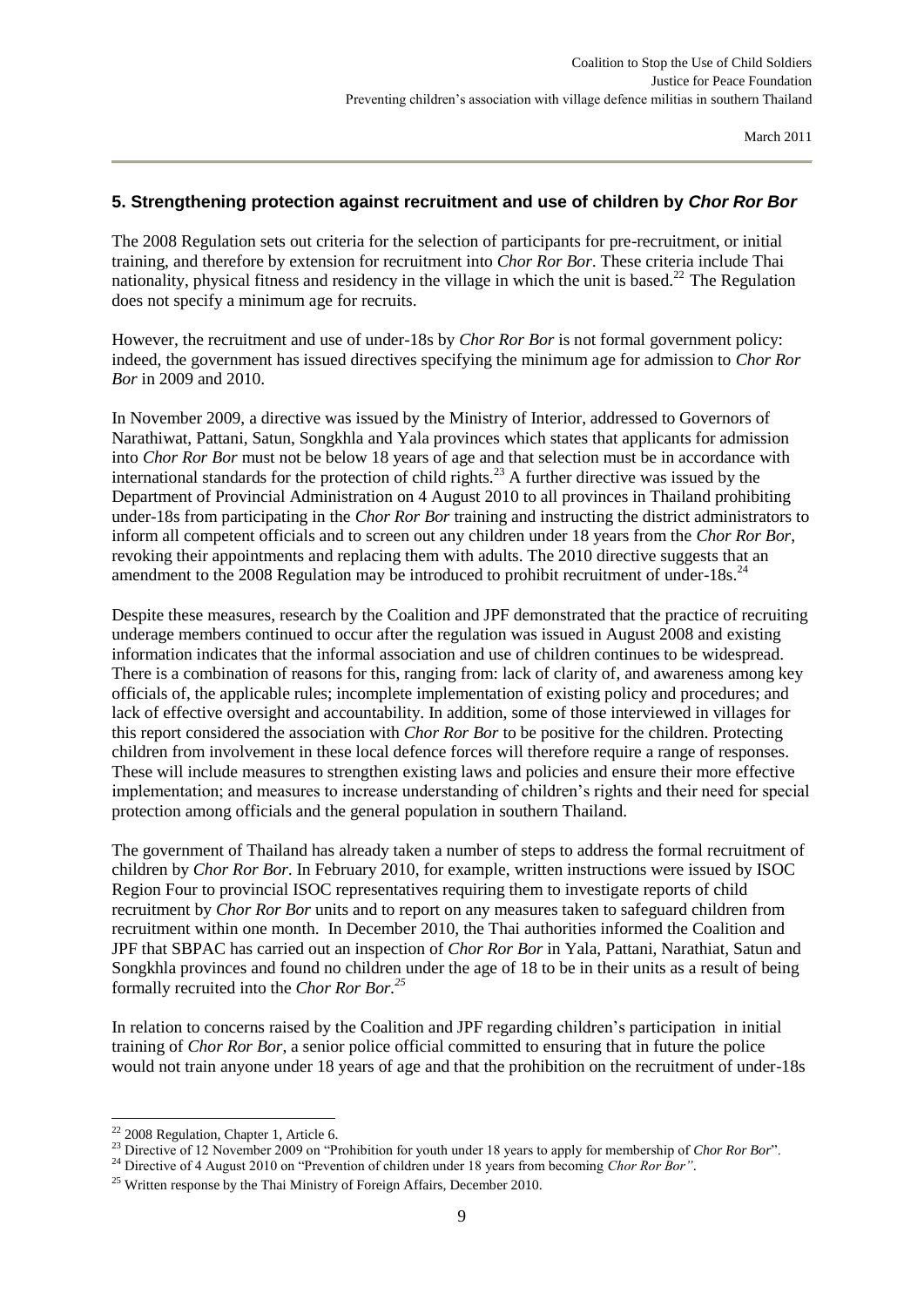would be included in the information sessions delivered by the police during official training sessions.<sup>26</sup>

Welcome as these initiatives are, they do not constitute the full range of measures required across all southern provinces to ensure that children are prevented from recruitment and use by *Chor Ror Bor*  and that any under-18s already associated with them are removed. Such measures need to address informal as well as formal association, since informal association is a particularly widespread and serious problem. The sections below detail a range of issues that the Coalition and JPF believe require the government of Thailand's urgent attention.

#### <span id="page-12-0"></span>*5.1 Legislative and policy measures*

-

There is recognition in Thai law of the need for special protection for children. The Child Protection Act of 2003 defines a child as anyone under the age of  $18<sup>27</sup>$  The Child Protection Act prohibits any person (regardless of the child's consent) to, *inter alia*, "use, employ or ask a child to work or act in such a way that might be physically or mentally harmful to the child, affect the child's growth or hinder the child's development" (article 26.6).

The Labour Protection Act (1998) sets at 15 years the minimum age for employment. It also specifies the types and places of work for which children under 18 years may not be employed (in articles 49 and 50 and in Regulation no. 6), including working with certain dangerous substances or operating dangerous machinery.<sup>28</sup>

The special protection needs of children are also reflected in the administration of juvenile justice regulated by the Act of Establishment of Juvenile and Family Courts and Procedure for Juvenile and Family Cases (1991, amended in 2005.) The act applies to persons under 18 years old (a "child" is defined as an individual between seven and 14 years old, and a "young person" as an individual below 18 years old). It establishes juvenile courts and procedures applicable to children suspected of having committed an offence and other issues where the court has to adjudicate on matters affecting children.

Within this general framework of protection also sits the prohibition of voluntary recruitment of under-18s into the armed forces, as reflected in Thailand's binding declaration upon accession to the Optional Protocol.<sup>29</sup>

Thailand's laws and policies are more ambiguous when it comes to recruitment and association with village defence militias, such as the *Chor Ror Bor,* which are formally distinct from the armed forces and are not directly subject to military law and policies. While the 2009 and 2010 directives prohibit the formal recruitment of children under the age of 18 years into *Chor Ror Bor,* they do not explicitly

<sup>26</sup> While the military is responsible for delivering the formal *Chor Ror Bor* training, as part of this the police provide information about *Chor Ror Bor's* responsibilities in regard to assisting officials.

<sup>&</sup>lt;sup>27</sup> The Act does not apply to under-18s who are married and therefore deemed to have reached the age of majority. According to the Thai Civil and Commercial Code, boys and girls must be at least 17 years old if they are to be married and such marriage requires parental consent, although marriage of lower age may be allowed by the courts. See Sections 1435 and 1436 of the Code, and initial report of Thailand to CRC, CRC/C/11/Add.13, paragraph 106.

 $^{28}$  Thailand is a party to the ILO Convention No. 138 concerning Minimum Age for Admission to Employment and ILO Convention No. 182 concerning the Prohibition and Immediate Action for the Elimination of the Worst Forms of Child Labour.

<sup>&</sup>lt;sup>29</sup> Thailand's declaration under article 3.2 of the Optional Protocol includes the following: "1. Military service is compulsory by law. Thai men reaching the age of 18 have a duty to register on the inactive military personnel list. At the age of 21, selected inactive military personnel will become active military personnel. Inactive military personnel may also voluntarily apply to become active military personnel to serve in the national armed forces. Women are exempt from compulsory military service both in times of peace and in times of war, but are subjected to other duties assigned by law."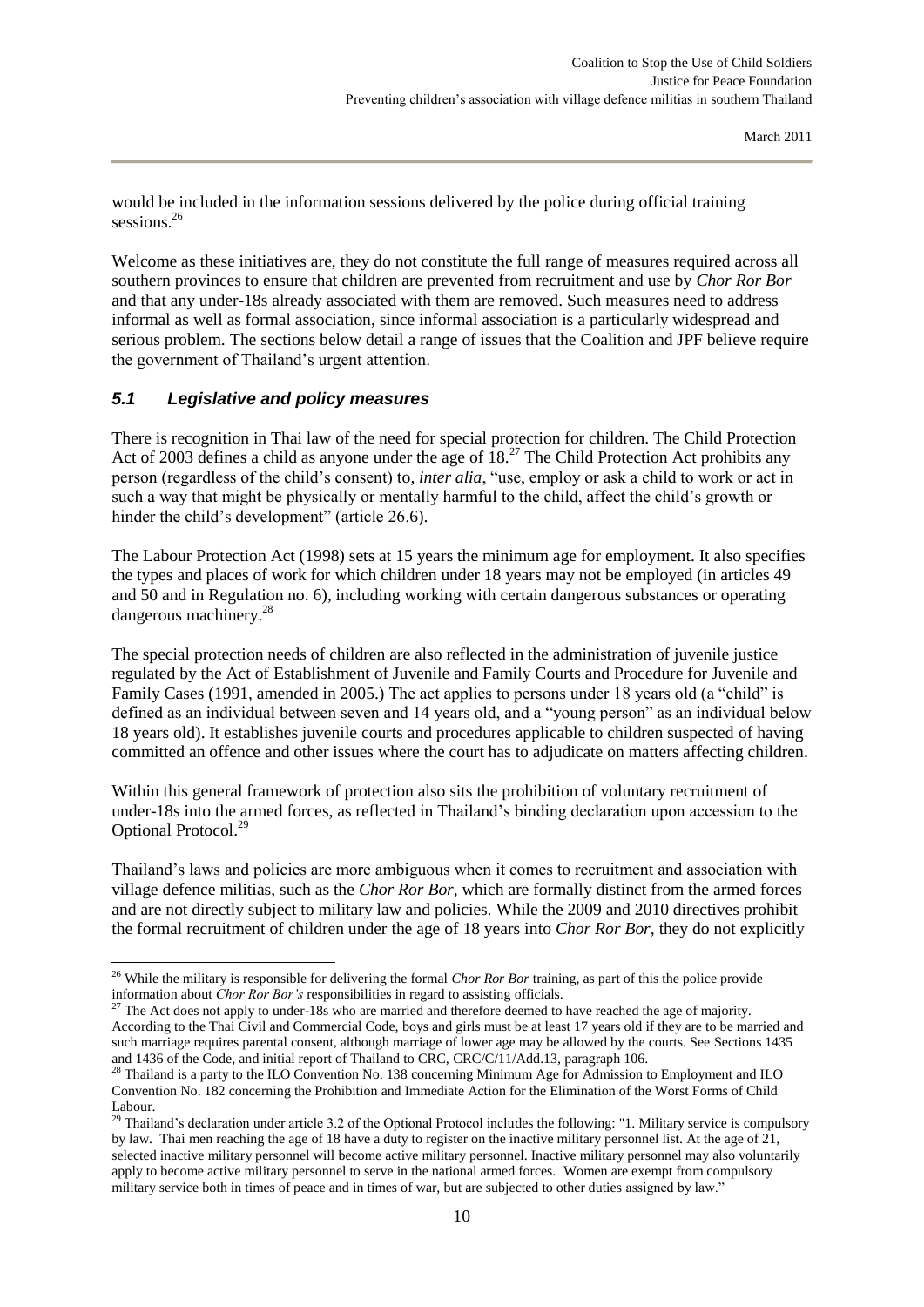prohibit their informal association with them. An explicit prohibition of all forms of recruitment and use of children below the age of 18 years in *Chor Ror Bor* in Regulation 2008 would provide a more effective legal framework. Furthermore, the Thai government is under a binding obligation under the provisions of the Optional Protocol to explicitly prohibit and criminalize in law any recruitment and use of children in hostilities by armed forces, paramilitaries, village defence militias and armed groups.

#### <span id="page-13-0"></span>*5.2 Implementation of law and policies*

If existing legislation and policy are to be effectively implemented, it is imperative that these are widely disseminated among all relevant officials and that training is provided to these officials on implementing these laws. However, interviews with many local and provincial officials conducted by the Coalition and JPF in southern Thailand indicated a generalized lack of awareness of existing policy on the minimum age of recruitment.

While senior SBPAC officials were familiar with the 2009 and 2010 directives as well as broader children's rights issues, this was not the case among provincial and village officials. There was no knowledge of the prohibition on recruitment of under-18s contained in the 2009 Directive among village headmen interviewed in April and May 2010, although one village headman did note that he had been informed by a government official of the 18 years age limit.<sup>30</sup> However, the headman also noted that where there are underage members it should be "kept secret" from officials. Village headmen or *Chor Ror Bor* members in a total of seven of the visited villages expressed some awareness that boys under 18 should not be formal members. However, elsewhere there was low awareness of age limits and in seven villages it was clearly stated by village headmen and members of *Chor Ror Bor* that there were no age-related criteria for membership.

The fact that relevant regulations and directives had not been well disseminated among those responsible for *Chor Ror Bor* training and recruitment meant that procedures which could safeguard against underage recruitment were not fully effective. According to the 2008 Regulation, profiles of individuals who complete the initial training are maintained by the Department of Provincial Administration or any other agency responsible for organizing the training. Profiles of those actually recruited as members of *Chor Ror Bor* are kept by the District Chief Officer who is also responsible for issuing each member with an identification (ID) card. Both sets of profiles should include the date of birth and age of the individual. In theory, these procedures should ensure that under-18s who apply for training or membership of *Chor Ror Bor* are easily identified and can be removed.

However, lack of awareness of these regulations meant that in practice the procedures were inconsistently applied. In addition, it was not clear whether the age of participants in training was checked before the beginning of training by either the Department of Provincial Administration, which is responsible for organizing the training, or ISOC, which is responsible for delivery. As noted, several members of *Chor Ror Bor* units interviewed for this report, who claimed to be less than 18 years old, indicated that they had participated both in pre-recruitment and in subsequent formal *Chor Ror Bor* training. In these cases at least, it appeared that age verification procedures, which should have screened out applicants who were below the age of 18 years, were not effective.

*Chor Ror Bor* ID cards are issued to all those who become members (Chapter 7, Article 22 of the 2008 Regulation). However, information based on interviews suggested that the procedure for applying for membership and issuing of *Chor Ror Bor* identity cards varied from district to district. In theory, a *Chor Ror Bor* ID card – which confers official membership status – should not be issued

<sup>-</sup><sup>30</sup> Interview in Srisakorn District, Narathiwat Province, May 2010.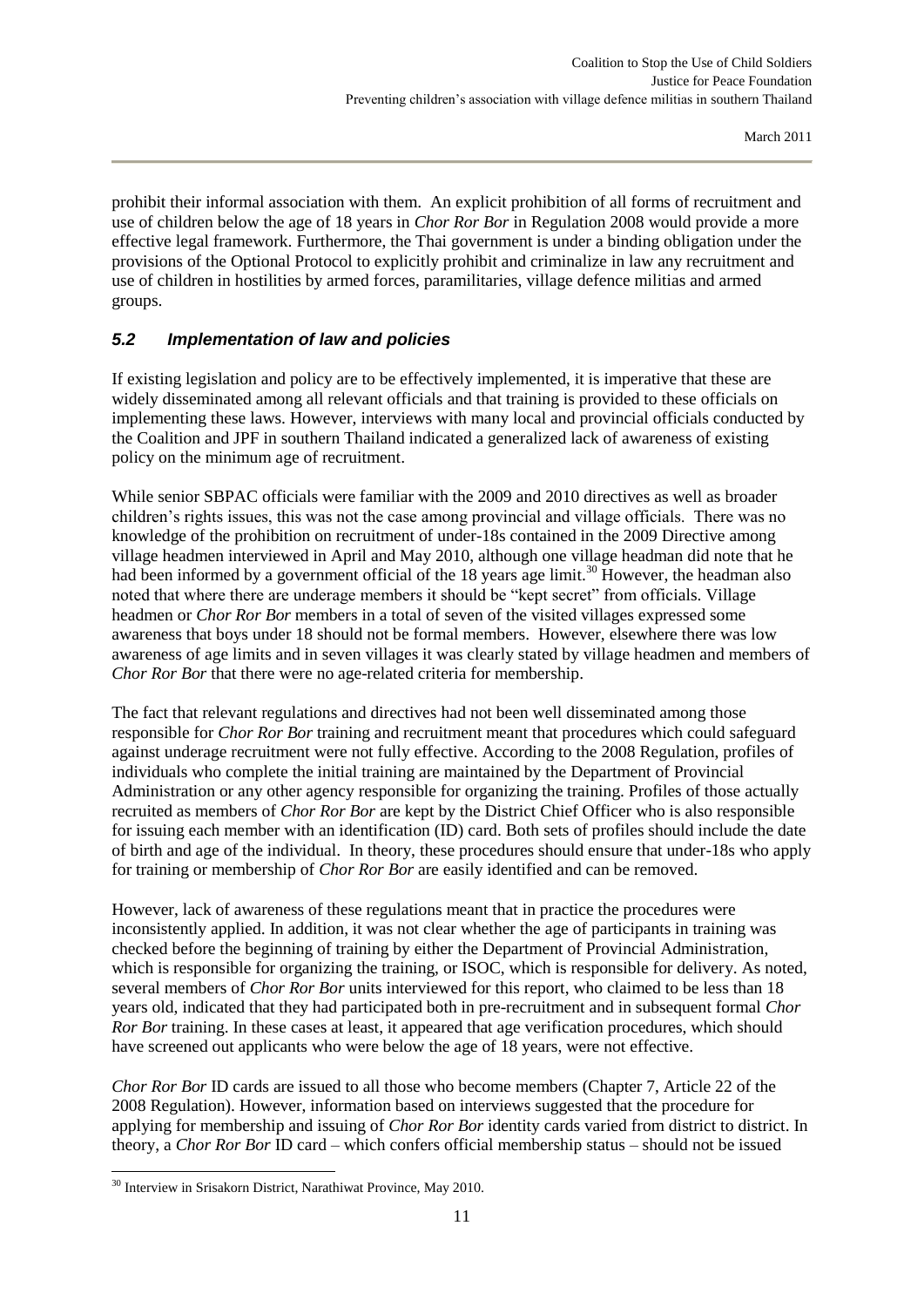without the applicant's national identity card (which includes the date of birth) and the "profile" of that individual issued after the *Chor Ror Bor* pre-recruitment training. However, in some cases, village headmen said they simply sent in a list of names of applicants to the Chief District Officer. Indeed, one official with SBPAC noted that the problem was not one of policy but rather the result of an inability to fully control the recruitment processes at the village and district levels. The format of the ID card also varied between and within provinces, heightening the risk of fraudulent production.

While standardizing and implementing existing procedures for membership applications could serve to prevent under-18s from formal recruitment into *Chor Ror Bor* units, it would not resolve the extensive problem of informal association of children. The 2009 and 2010 directives refer specifically to the selection of formal members but are presumably intended to prohibit any form of association of children with *Chor Ror Bor* whether formal or informal. In order to ensure full compliance with the spirit if not the letter of the Directives, a range of complementary measures are necessary. These should include training of village headmen and *Chor Ror Bor* members on the applicable rules on membership and on children's rights in general; regular inspections of *Chor Ror Bor* units; investigations of reports of children's association with *Chor Ror Bor* (formal or informal); and measures to prevent children from entering bases, checkpoints or other facilities where *Chor Ror Bor* are on duty. In addition, children should not be permitted to handle or use firearms.

## <span id="page-14-0"></span>*5.3 Oversight and accountability of Chor Ror Bor*

The 2008 Regulation sets out various standards of behaviour with which *Chor Ror Bor* members must comply, such as obeying instructions, refraining from consuming, producing or trading in toxic substances and drugs, and not abusing power for personal interest. The disciplinary measures for *Chor Ror Bor* members for contravening these are written warnings or, in the case of a grave violation of discipline, removal from office. Neither the 2008 Regulation, nor the 2009 Directive make any reference to disciplinary measures related to those responsible for the *Chor Ror Bor*, while the 2010 Directive only instructs the district administration to deal with breaches of the prohibition of the recruitment of under-18s.

In general, there appears to be a lack of oversight and accountability in relation to *Chor Ror Bor*, including of its recruitment practices. The 2008 Regulation and the 2009 and 2010 Directives do not set up a mechanism to monitor compliance with recruitment requirements, or to monitor the informal association of children within the *Chor Ror Bor*. A process to verify the ages of *Chor Ror Bor*  members was completed in 2010 and the government has indicated that such verification will occur on a regular basis. While this initiative and the commitment to regularly monitor the ages of *Chor Ror Bor* members are welcome moves, they do not appear to deal with the larger issue of informal association of children with *Chor Ror Bor.*

The Child Protection Act (2003) established a National Child Protection Committee and Provincial Child Protection Committees. The national committee is chaired by the Minister of Social Development and Human Security and is composed of representatives from key ministries (such as interior, labour, health, education, justice, etc.). It has advisory and monitoring roles, which includes monitoring the work of the Provincial Committees. These replicate at the regional level the composition of the national committee, being chaired by the governor and composed of regional representatives of key ministries, and experts appointed by the governor. According to the law, they are mandated to monitor compliance with the Child Protection Act at the provincial level, including carrying out inspections in places such as nurseries and welfare centres and developing child protection systems.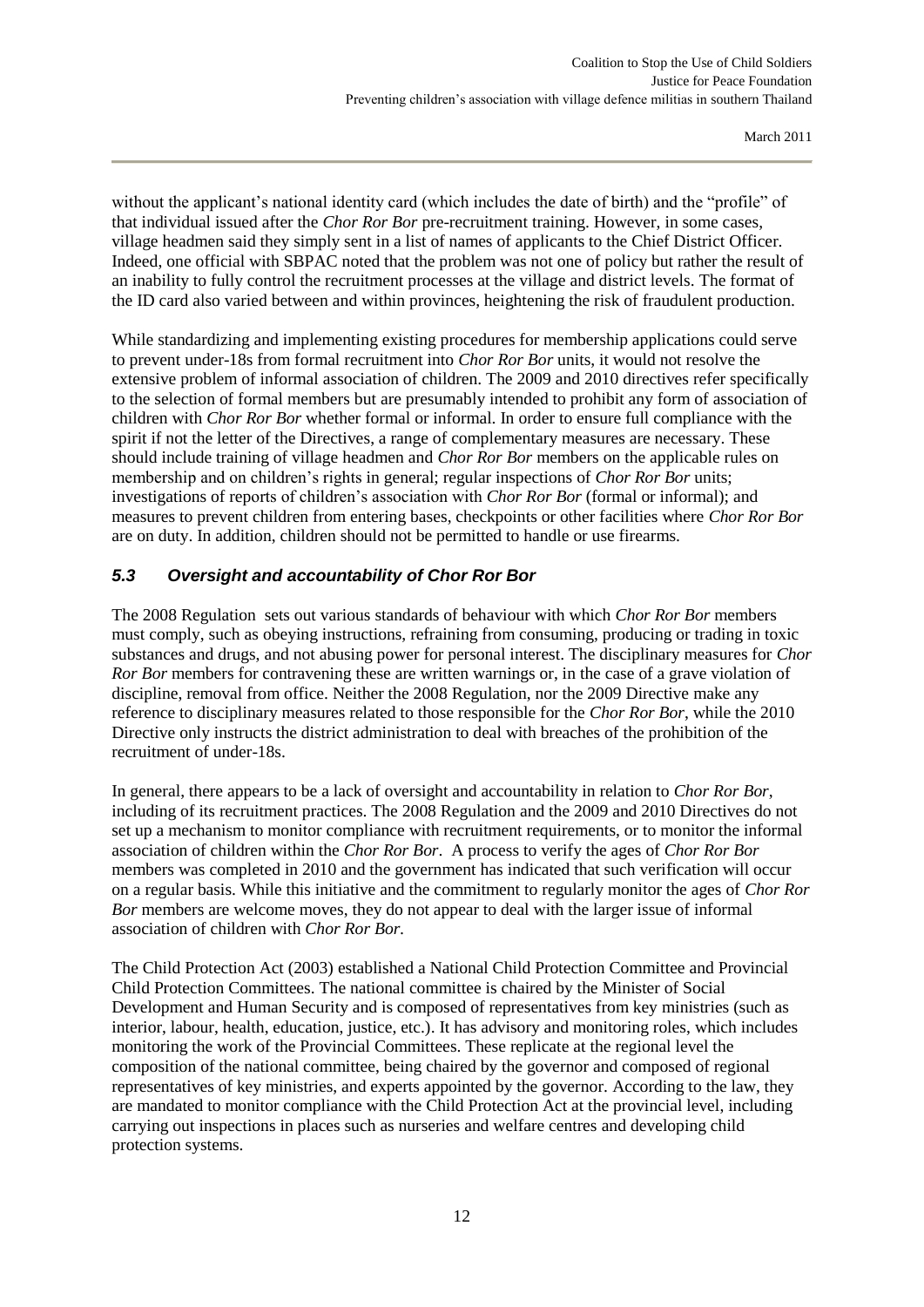Provided with the necessary resources and expertise, these bodies could play a useful role in monitoring and preventing formal and informal association of children with the *Chor Ror Bor*, as well as in ensuring that children are provided with necessary assistance and support for their development and wellbeing.

Such a role could be complemented by that of the National Human Rights Commission, a body independent of the government and with a broad mandate to investigate human rights abuses in Thailand and to act upon complaints of abuses. The Commission and in particular its Sub-Committees on southern Thailand and on Children, Youth and Families could monitor the protection and promotion of children's rights in southern Thailand, as well as investigate complaints relating to children.

#### <span id="page-15-0"></span>**6. Militarization and social attitudes**

The concerns relating to the association of underage children with *Chor Ror Bor* have to be viewed in the broader context and daily experiences of children in the violence-affected provinces of southern Thailand. In its concluding observations on Thailand's second periodic report on the implementation of the Convention on the Rights of the Child in 2006, the UN Committee on the Rights of the Child expressed concern "that the violence and civil unrest in the southern provinces of the country have had severe consequences on children and their families, and endangered the right of the child to life, survival and development."<sup>31</sup> A UNICEF study in southern Thailand in 2008 involving more than 2,000 children concluded that "…unrest within their immediate environments combined with fear of violence clearly has a daily impact on children's lives. Yet their rights are not being prioritized."<sup>32</sup>

Although the government has reported a reduction in troop levels, the on-going violence has made southern Thailand a highly militarized environment in which children come into daily contact with security forces. Weapons (including automatic weapons) and military uniforms are commonplace in villages and appeared to be widely regarded as symbols of status and power. Schools in the south are widely used as bases for military and paramilitary units.<sup>33</sup> The military is also involved in delivering a range of services which would normally be the responsibility of the civilian administration, such as vocational and agricultural training, and drugs education.

A direct impact of the high numbers of security forces throughout southern Thailand is the absence of demilitarized spaces. Most villages have one, possibly two, public spaces (typically the local tea shop and in some cases, a football pitch). With the high numbers of security forces present, including *Chor Ror Bor*, such spaces have inevitably become militarized. For example, where villages have football fields, *Chor Ror Bor* are commonly tasked with guarding them. The Coalition and JPF have also received reports of *Chor Ror Bor* members carrying their weapons while playing football.

In addition to the physical risks associated with this environment, daily exposure to the security forces and firearms can prove attractive to children and encourage their early involvement in military activities. One government official noted that when the soldiers arrived in a village the "children love to go and see what is going on".<sup>34</sup> Another civilian official suggested that boys want to join *Chor Ror* 

1

<sup>&</sup>lt;sup>31</sup> UN Committee on the Rights of the Child, Concluding Observations, Thailand, UN Doc. CRC/C/THA/CO/2, 17 March 2006, paragraph 27.

<sup>32</sup> UNICEF, *Everyday Fears: a study of children's perceptions of living in the southern border area of Thailand*, 2008.

<sup>33</sup> Human Rights Watch, *'Targets of both sides': Violence against students, teachers, and schools in Thailand's southern border provinces*, September 2010.

<sup>&</sup>lt;sup>34</sup> Meeting with SBPAC Deputy Director and staff of SBPAC, Yala, July 2010.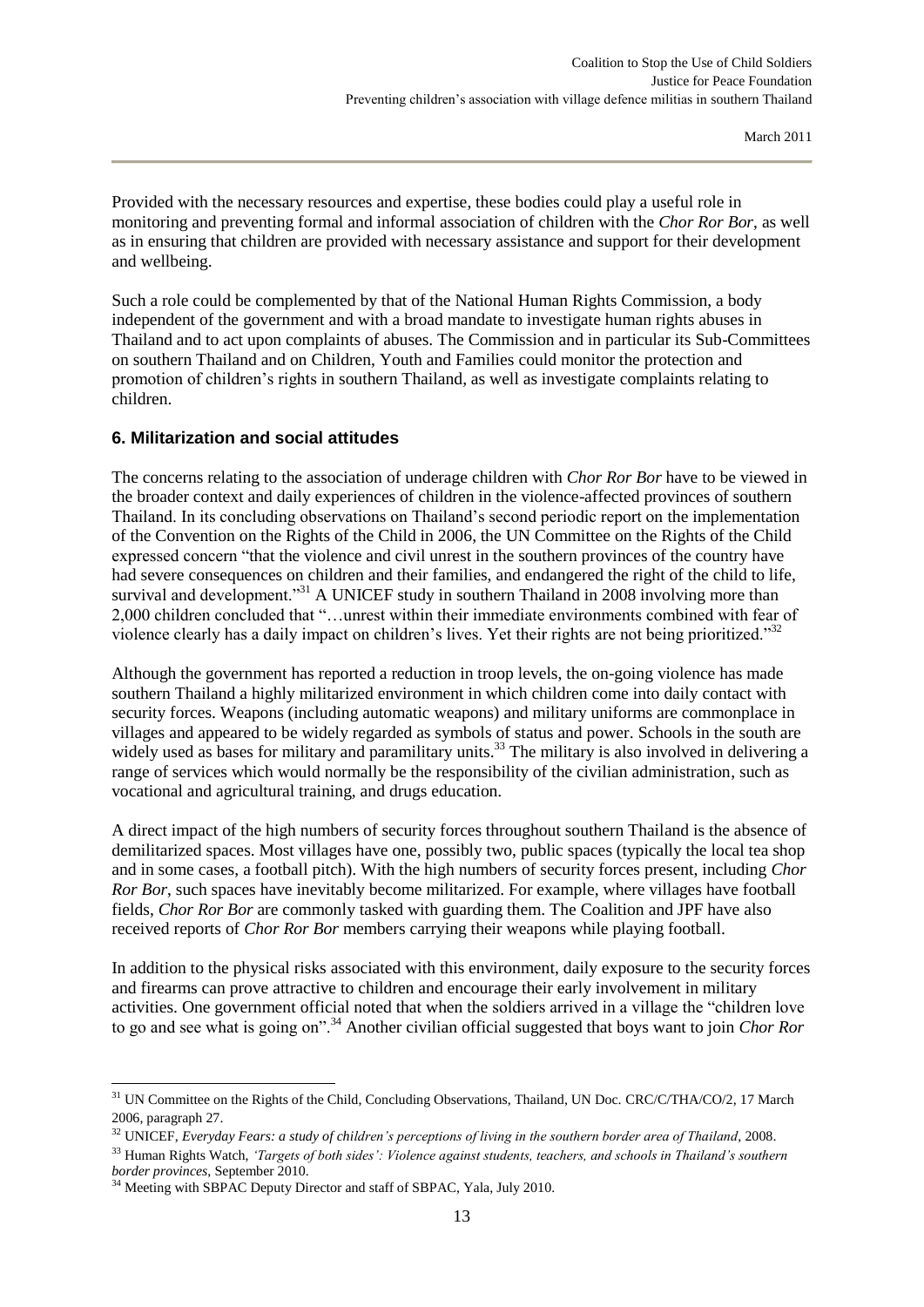*Bor* and agreed that many boys think being a member of *Chor Ror Bor* is "cool".<sup>35</sup> In the words of one villager: "In my village some teenagers like to become members of *Chor Ror Bor* because it is good for their image".<sup>36</sup>

Although there are exceptions, the association of children above the ages of 15 and 16 years in *Chor Ror Bor* appears to be accepted and even supported by villagers. A commonly-held view is that involvement with *Chor Ror Bor* teaches young people responsibility and keeps them out of "trouble" "Trouble" is frequently used to refer to drugs or involvement with armed opposition groups, both of which are problems for children and youth in southern Thailand. Some interviewees suggested that a child's membership or association with the *Chor Ror Bor* makes the local military view them in a positive light as it demonstrates that they are not sympathetic to armed groups. This in turn ensures that the children are not subjected to investigation or administrative detention by the military.

The Coalition and JPF recognize that the protection of its citizens is a paramount security concern of the government in southern Thailand. Nevertheless, the militarization of southern Thailand has negative consequences for the well-being and development of children for whom the presence of security forces and wide availability of firearms has become part of everyday life and is even glamorized. The UN Committee on the Rights of the Child's has raised concerns about these types of situations where the persistence of military values in society can impact on children's physical and intellectual formation.<sup>37</sup>

Recognising the negative impact of violence on children, the government has introduced a range of policies to improve prospects for youth in the region. Among these initiatives has been investment in education, the provision of skills and vocational training, the establishment of children and youth councils, and training on children's rights for local government. In meetings with the Coalition and JPF, government officials agreed on the need to create demilitarized spaces for children in each village.

The Coalition and JPF welcome measures taken by the government of Thailand to offer alternatives to children in the south. However, these steps underline the need for Thai national authorities to develop comprehensive and coordinated strategies to protect children from the impact of violence and recruitment and use of children by armed parties. While some local government officials in southern Thailand recognise that recruitment and use of children by armed groups is an issue that needs to be addressed, there is an absence of systematic monitoring and preventative measures. Neither has the government put in place adequate measures to support the release, recovery and reintegration of children associated with armed groups, or indeed the *Chor Ror Bor*. Rather, children suspected of association with armed groups have been administratively detained under the emergency legislation applicable in the region.

<sup>&</sup>lt;sup>35</sup> Interview at Narathiwat governor's office, July 2010.

<sup>&</sup>lt;sup>36</sup> Male villager, during discussion in April 2010 in Pattani.

<sup>&</sup>lt;sup>37</sup> The Committee has expressed the view that activities with "a military element" for children are not in full conformity with the spirit of the Optional Protocol which emphasizes that conditions of peace and security are indispensable for the full protection of children. It has called upon state parties to the Optional Protocol to refrain from involving children in any military activities, including visits to military bases or military events or other activities "promoting militarism". In situations of conflict it has noted specifically that the involvement of children in such activities compromises the humanitarian law principle of distinction of the civilian population and places the children at risk of retaliation by members of illegal armed groups. See for example: Committee on the Rights of the Child, Concluding Observations, Colombia, UN Doc. CRC/C/OPAC/COL/CO/1, 21 June 2010; United States of America, UN Doc. CRC/C/OPAC/USA/CO/1, 25 June 2008; the Philippines, UN Doc. CRC/C/OPAC/PHL/CO/1, 15 July 2008; Norway, UN Doc. CRC/C/OPAC/NOR/CO/1, 6 July 2007.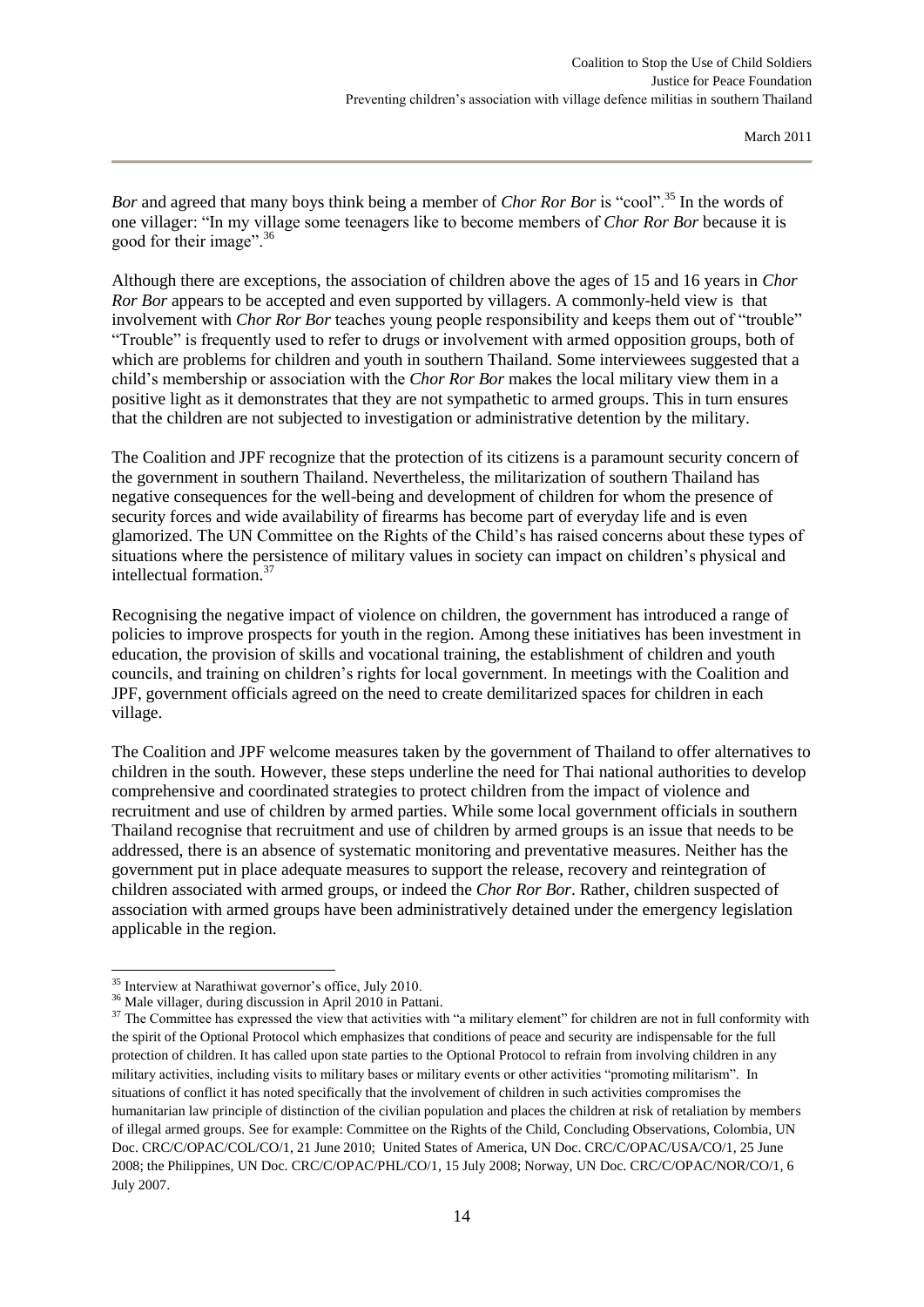#### <span id="page-17-0"></span>**7. Detention of children under Martial Law and Emergency Decree in southern Thailand**

Children suspected of links with armed groups have been detained under the Martial Law and/or Emergency Decree in southern Thailand.<sup>38</sup> Concerns have been raised by UN Human Rights Committee and human rights organizations that the grounds for detention under the Martial Law and the Emergency Decree are too broad and ill defined and that these laws do not provide the necessary safeguards to detainees.<sup>39</sup>

According to information provided by the Southern Border Provinces Police Bureau, between 79 and 115 children had been detained under the Emergency Decree since 2005 at Yala Police Academy Detention Centre (Pitak Santi Center), although none since 2009.<sup>40</sup> No specific information was provided with regards to other emergency laws detention centres, such as the Ingkayut Borihan Military Camp or the special task force detention facilities.

Full and unhindered access to these places of detention by independent bodies such as the International Committee of the Red Cross and the National Human Rights Commission has not yet been granted.

It appears that children have been detained under the Martial Law and the Emergency Decree for purposes of intelligence gathering and possibly as a method of demobilizing children from association with armed opposition groups.

In an apparent shift from an earlier position<sup>41</sup>, senior government officials from the Ministry of Justice, SPBAC and Regional Police Commissioner, expressed the view that children should not be

<sup>&</sup>lt;sup>38</sup> Under Martial Law, the military may arrest without a warrant and detain for up to seven days for interrogation or other military purposes any person suspected of "being an enemy or of being in opposition to the contents of the Act or to the orders issued by military personnel" (article 15 bis, Martial Law Order 1914.) Under the Emergency Decree an individual may be arrested and detained as a preventative measure or to "engender cooperation" with the authorities for up to 30 days.

<sup>&</sup>lt;sup>39</sup> The UN Human Rights Committee in its Concluding Observations on Thailand clearly stated that "detention without external safeguards beyond 48 hours should be prohibited" and called on Thailand to "guarantee in practice unimpeded access to legal counsel and doctors immediately after arrest and during detention. The arrested person should have an opportunity immediately to inform the family about the arrest and the place of detention. Provision should be made for a medical examination at the beginning and end of the detention period. Provision should also be made for prompt and effective remedies to allow detainees to challenge the legality of their detention. Anyone arrested or detained on a criminal charge must be brought promptly before a judge." (Concluding Observations of the United Nations Human Rights Committee on Thailand CCPR/CO/84/THA, 28 July 2005, paragraphs 13 and 15). For a legal analysis of the relevant legislation, see International Commission of Jurists, "More Power, less accountability: Thailand's new Emergency Decree", August 2005; International Commission of Jurists, "Legal memorandum: the implementation of Thailand's emergency decree", July 2007. See also International Commission of Jurists, "Thailand's Internal Security Act: risking the rule of law?" February 2010.

<sup>40</sup> Meeting with Police Commissioner, Yala, November 2010.

<sup>&</sup>lt;sup>41</sup> In a response to concerns relating to children detained under the Emergency Decree raised by the National Human Rights Commission (NHRC) in September 2007, the Thai authorities argued that as children detainees held under the Emergency Decree and Martial Law are not suspects in a criminal investigation they do not require the usual safeguards provided by the juvenile justice system. Detention for questioning under the Emergency Decree "… cannot be construed as an investigation or interrogation under the Criminal Procedure Code. It is simply an inquiry of suspects related to the unrest or those who have violated Martial Law. And the suspects cannot be confused with alleged offenders who are indicted by criminal charges and have the rights to have lawyers present during the interrogation" and that "…one of the purposes of the inquiry is to correct the rather corrupt attitude of the persons and so that competent officers can gain more support from local population and get more cooperation." (Unofficial translation of the Southern Border Provinces Administrative Center (SBPAC) reply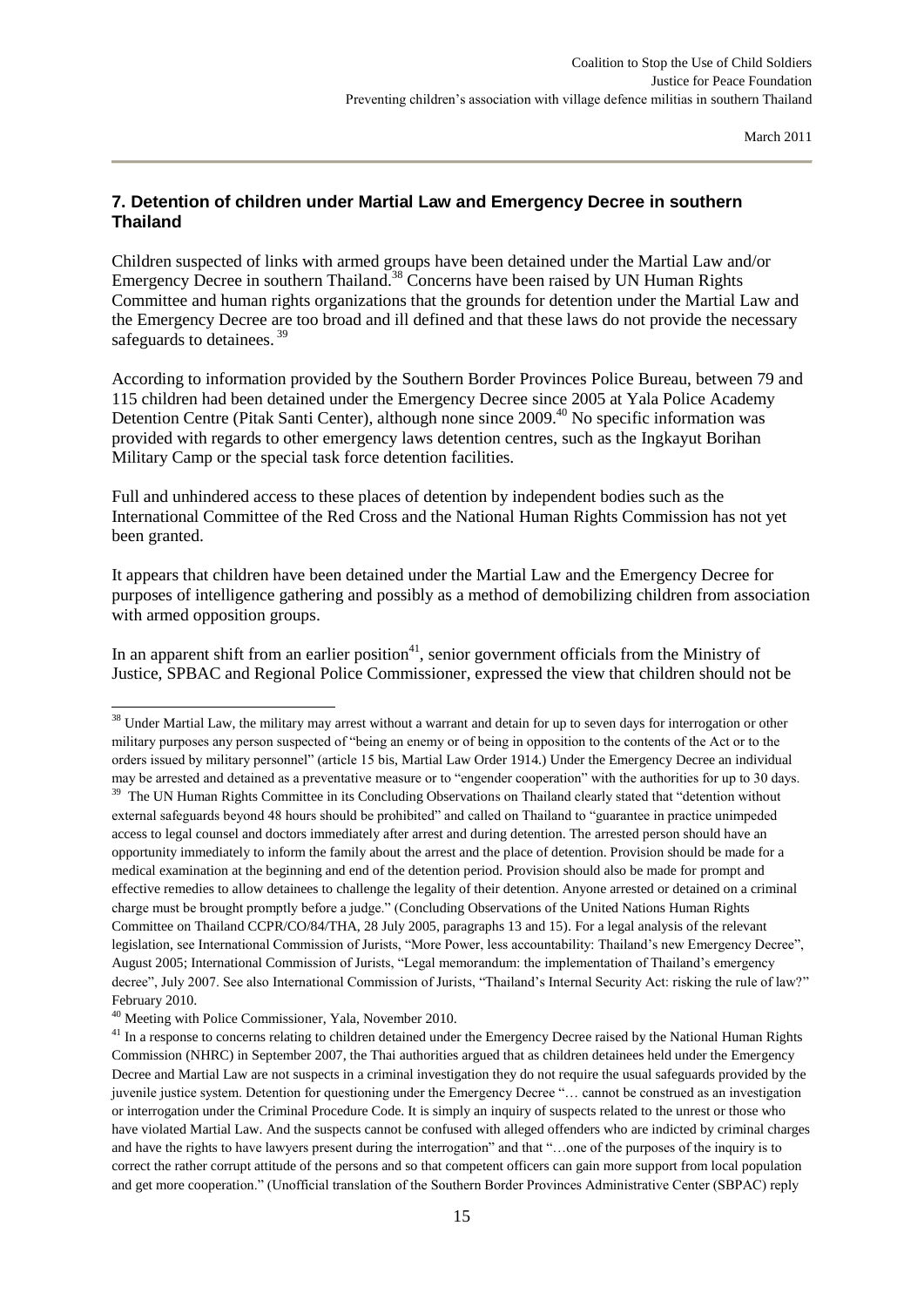detained under the emergency legislation.<sup>42</sup> Representative of ISOC Region 4 was also aware of the need to ensure that children are accorded special care.<sup>43</sup> However, administrative detention of children under these laws is not explicitly prohibited.

The Coalition and JPF are also concerned that children suspected of having committed a crime may in future be sent to training, run by ISOC under section 21 of the Internal Security Act. This Act currently applies in four districts of Songkla province and Mae Lan district in Pattani. While such training must be ordered by a judge and should be voluntary, it still amounts to a limitation of the right to liberty and concerns have been raised about section 21's compliance with international human rights standards.<sup>44</sup>

#### <span id="page-18-0"></span>**8. Thailand's obligations under international law**

Thailand is a party to the Convention on the Rights of the Child and to the Optional Protocol to the Convention on the Rights of the Child on the involvement of children in armed conflict (the Optional Protocol). Both the Convention and the Optional Protocol are human rights treaties applicable in both conflict and non-conflict situations. They provide a comprehensive legal framework requiring states parties to prohibit and prevent the recruitment and association of children with armed forces and armed groups, including paramilitaries and village defence militias, and to respect and protect a wide range of children's human rights.

In particular, the provisions in the Optional Protocol are clearly intended to ensure that children are prevented from participating in hostilities as well as protected from the harmful consequences that association with armed forces, militias and armed groups entail for children. Such special measures of protection are needed to ensure that these children fully enjoy their human rights recognized in the Convention on the Rights of the Child, notably the right to security, the right to protection from physical and mental harm, and the right to education and development.

#### <span id="page-18-1"></span>*8.1 Prohibition, criminalization and prevention of unlawful recruitment and use*

The Optional Protocol requires state parties to "take all feasible measures" to ensure that under-18s do not take direct part in hostilities (article 1); to ensure that children under 18 years are not compulsorily recruited in their armed forces (article 2); and to raise "in years" the minimum voluntary recruitment age of persons in the armed forces from 15 as established by the Convention (article 3.)

The Optional Protocol also requires states parties to take "all feasible measures" to prevent recruitment and use of persons under 18 years by armed groups "that are distinct from the armed forces of a state" (article 4.) These would include village defence militias not incorporated with the Thai armed forces, such as the *Chor Ror Bor*.

Thailand is required to take "all necessary legal, administrative and other measures to ensure the effective implementation and enforcement of the provisions" of the Optional Protocol (article 6.1.) The Committee on the Rights of the Child has consistently held that states parties are required to explicitly prohibit in law and criminalize recruitment practices contrary to the Optional Protocol. It

to concerns raised by National Human Rights Commission, 18 April 2008, quoted in the Coalition 2008 briefing on Thailand.) It thus argued, the usual safeguards that should be put in place to ensure administrative detention does not become arbitrary detention are not necessary.

 $42$  Meetings with Ministry of Justice, SBPAC and Police Commissioner in Yala, November, 2010.

<sup>43</sup> Meeting with ISOC Region 4 in November 2010.

<sup>44</sup> See International Commission of Jurists, "Thailand's Internal Security Act: risking the rule of law?" February 2010.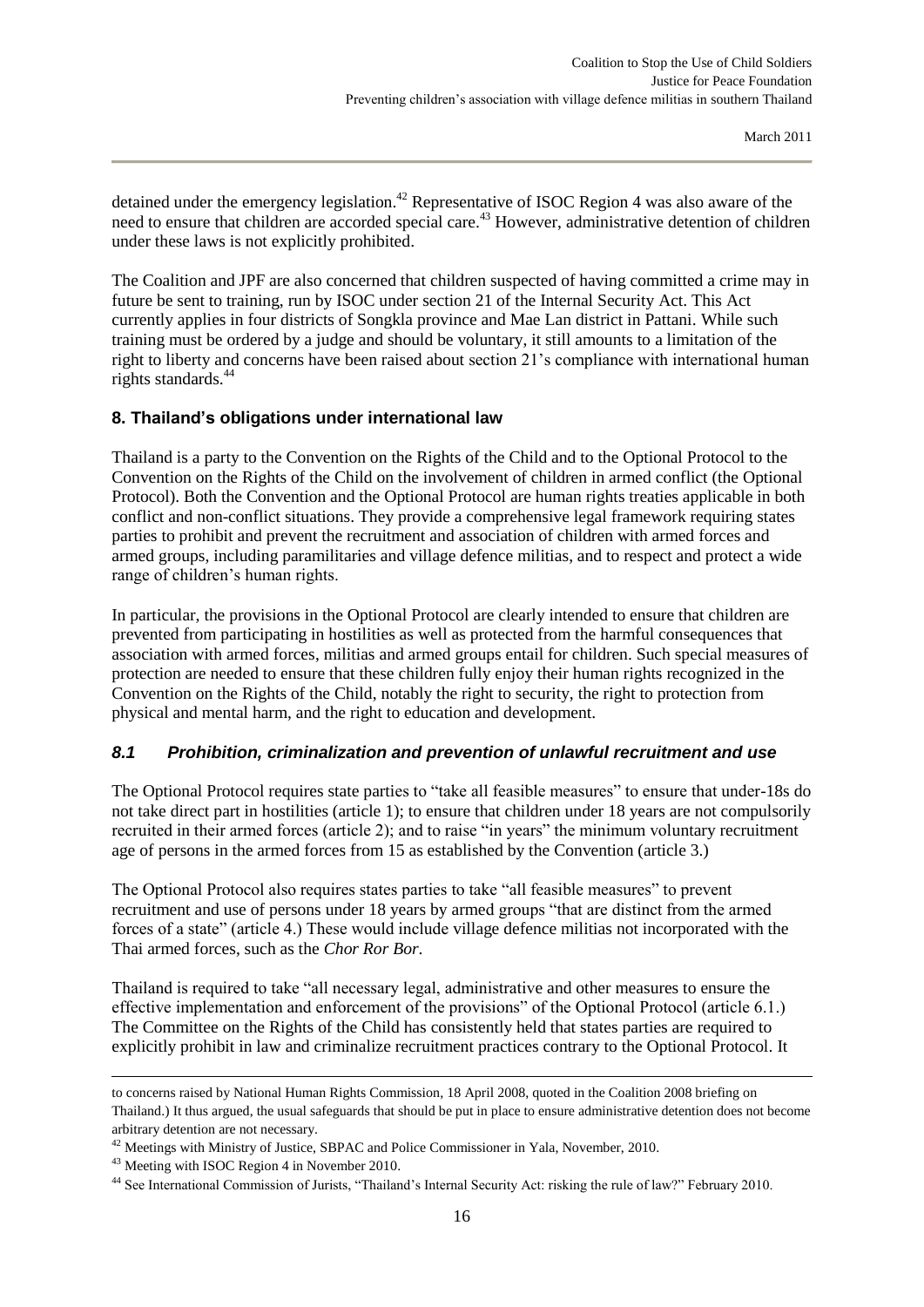also requires setting up policies, mechanisms and programs to ensure effective protection of children from recruitment and use by armed forces and groups. These latter measures include, but are not limited to: programs to raise awareness of the prohibition of children's association with armed forces and groups; effective monitoring of authorities' compliance with relevant laws and policies; and imposition of appropriate sanctions to those failing to comply.

#### <span id="page-19-0"></span>*8.2 Prohibition of administrative detention and provision of appropriate assistance to former child soldiers*

Administrative detention is generally considered in violation of the right to liberty.<sup>45</sup> With regards to children, their detention must be "only as a measure of last resort and for the shortest possible time" (Article 37 (b) of the Convention on the Rights of the Child.) When detained, children must be afforded special safeguards, including immediate access to families, lawyers, social welfare or other relevant child protection officials. These standards are applicable to all types of detention, whether criminal or otherwise.<sup>46</sup>

For those children detained on suspicion of involvement with the armed groups, the Optional Protocol requires that they are provided with "all appropriate assistance for their physical and psychological recovery and their social reintegration" (article  $6.3$ ).<sup>47</sup> The Thai authorities had argued that children's detention is, among other reasons, for rehabilitation purposes. However, it is very difficult to envisage a situation where detention of children for rehabilitative and reintegration purposes is indeed the only, "last resort" measure the state can take to ensure the best interest of the child, as required under the Convention on the Rights of the Child.

A range of other measures alternative to detention must be available to these children, including those provided under Child Protection Act 2003, to ensure their effective rehabilitation and reintegration. Among the principles that must underpin any reintegration program for former child soldiers are: that it should be voluntary; it should not further stigmatize the children; it should be based on the child's best interests; it should build on the resilience of children, enhance their self worth and promote their capacity to protect their own integrity and construct a positive life; and it should be linked to other programs, policies and initiatives that benefit both children who have been associated with fighting forces and children affected by conflict generally.<sup>48</sup>

<sup>&</sup>lt;sup>45</sup> A range of independent human rights bodies and courts have consistently stressed that administrative detention on security grounds should not be permitted, except in very exceptional circumstances and even then such detention must be accompanied by effective legal and practical safeguards to protect the rights of detainees.

<sup>&</sup>lt;sup>46</sup> Under the UN Rules for the Protection of Juveniles Deprived of their Liberty, deprivation of liberty is defined as "... any form of detention or imprisonment or the placement of a person in a public or private custodial setting, from which this person is not permitted to leave at will, by the order of any judicial, administrative or other public authority." Detention under martial law and the Emergency Decree clearly fits within this definition and should therefore be subject to safeguards contained in the Rules and other international standards. The UN Rules explicitly state that "the Rules apply to all types and forms of detention facilities in which juveniles are deprived of their liberty. Sections I, II, IV and V of the Rules apply to all detention facilities and institutional settings in which juveniles are detained, and section III applies specifically to juveniles under arrest or awaiting trial." (Rule 15.)

 $47$  Among the principles that must underpin any reintegration program for former child soldiers are: that it should be voluntary; it should not further stigmatize the children; it should be based on the child's best interests; it should build on the resilience of children, enhance their self worth and promote their capacity to protect their own integrity and construct a positive life; and it should be linked to other programs, policies and initiatives that benefit both children who have been associated with fighting forces and children affected by conflict generally (see The Paris Principles and Guidelines on Children Associated with Armed Forces or Armed Groups, February 2007.)

<sup>48</sup> See: The Paris Principles and Guidelines on Children Associated with Armed Forces or Armed Groups, February 2007.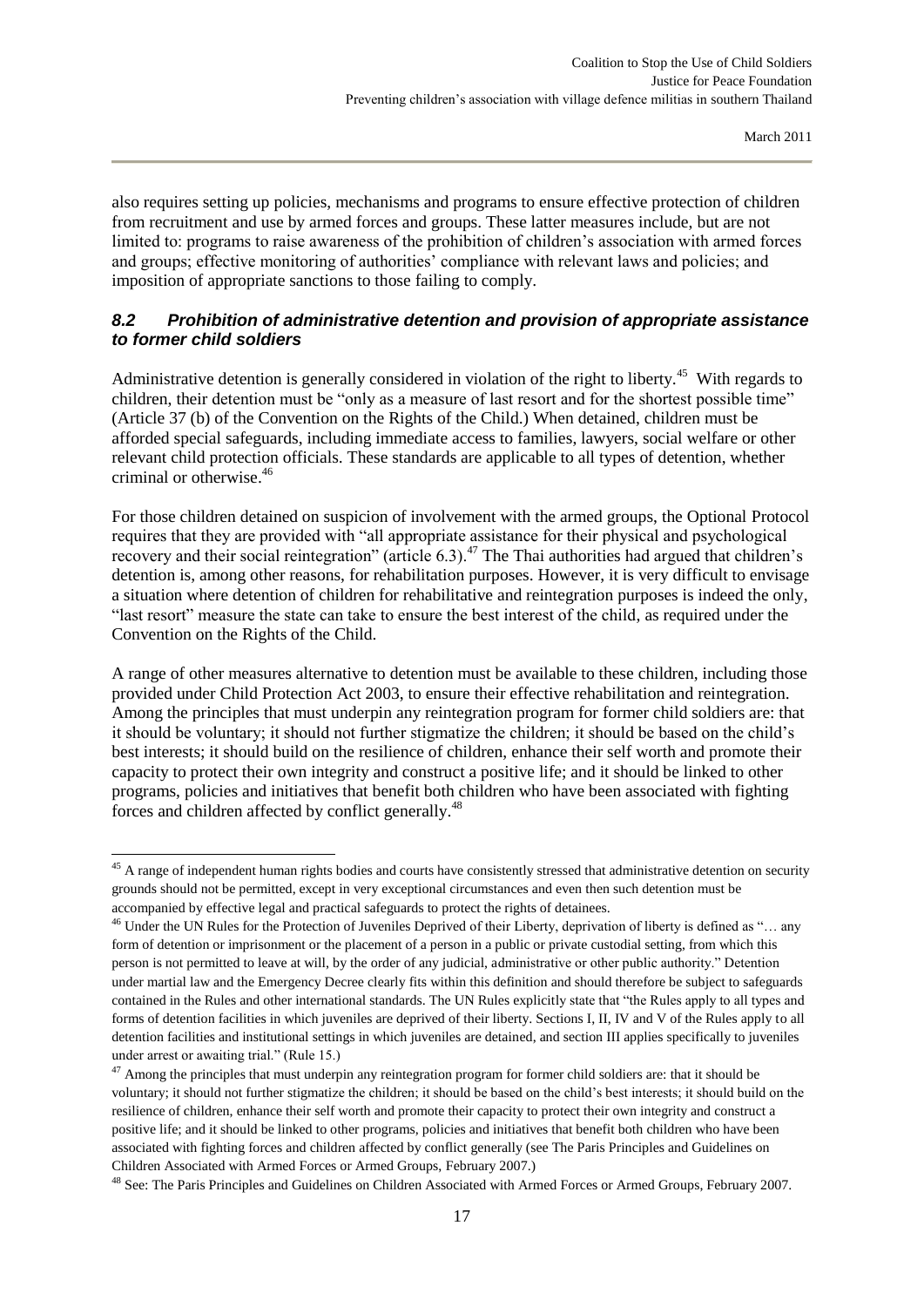As for children who are suspected of having committed a recognizable criminal offence, Thailand has a functioning juvenile justice system which includes a range of safeguards to protect and ensure the best interests of children in conflict with the law, contained in the Act of Establishment of Juvenile and Family Courts and Procedure for Juvenile and Family Cases.

#### <span id="page-20-0"></span>**9. Conclusion**

The recruitment and use of children with *Chor Ror Bor* in southern Thailand represents one way in which the violence in the region is impacting on the lives of children. While the government of Thailand has taken some welcome measures to prohibit formal association of under-18s with the *Chor Ror Bor*, a range of other legal, policy and practical measures are needed to definitively prevent children's formal and informal association with them.

More broadly, a comprehensive approach to promoting and protecting the rights of children in the region is needed to protect children from the range of human rights abuses which are known to occur in this context, including the recruitment and use of children by armed groups and the arbitrary detention of children suspected of links to such groups. Careful consideration is also required as to how the negative effects of growing up in a highly militarized environment can be mitigated. It is the obligation of the Thai government to take into account the best interests of the child in all legal and policy decisions affecting children. As with any other decision, national security policy must be weighed against the protection of children's rights. Where children may be negatively affected by a decision, action must be taken to ensure that child protection mechanisms are in place and fully functioning.

The Coalition and JPF recognize the serious security concerns and the complexity of the situation in southern Thailand and the difficulty in identifying effective measures to protect children against involvement in acts of armed violence. The Thai government is already taking some action but further measures are needed to address the protection needs of children. Some legislative and policy measures - such as an explicit prohibition and criminalization of all forms of recruitment and use of children by armed forces, paramilitaries and village defence militias such as the *Chor Ror Bor*, and armed groups; a prohibition in law of administrative detention of children – can be relatively easily accomplished, requiring mainly political will on the part of senior government officials and national politicians.

Other measures require the government to conduct further research to establish the scale and exact nature of the full range of problems relating to children's involvement in armed groups and, on the basis of their findings, to establish and implement coordinated strategies to protect children against such involvement. Effective monitoring and preventive mechanisms need to be in place as well as programs to secure the release, recovery and reintegration of children who have been associated with armed groups. The government should seek expertise on protecting children from recruitment and use in hostilities from national and international child rights and child protection organizations including UNICEF.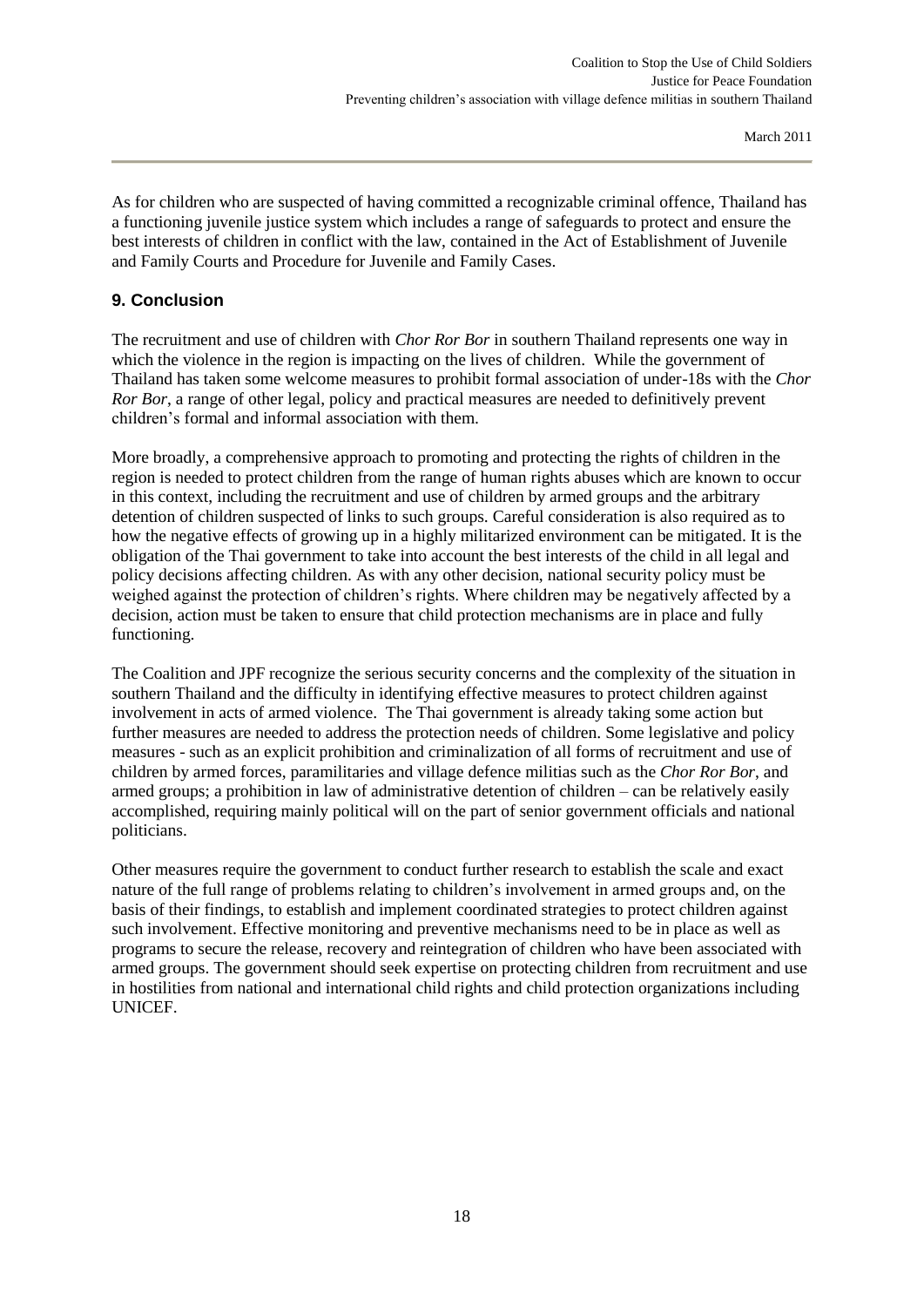#### <span id="page-21-0"></span>**10. Recommendations**

The Coalition and JPF make the following recommendations aimed particularly at addressing the formal and informal association of children with *Chor Ror Bor* and the administrative detention of children under the Martial Law and the Emergency Decree. Firstly, recommendations are addressed to the Thai national authorities, which are primarily responsible to ensure respect and protection of children's human rights. Secondly, the Coalition and JPF make recommendations to the UN and the international community which have a fundamental role to play to monitor the situation and provide technical and other assistance to the Thai government. Lastly, a range of recommendations are addressed to the local authorities in southern Thailand with specific focus on the prevention of formal and informal association of children in *Chor Ror Bor*.

#### <span id="page-21-1"></span>*10.1 Recommendations to the Thai national authorities*

#### *Prohibit and criminalize the recruitment and use of under-18s*

Clarify in both law and policy that the recruitment and use in hostilities of under-18s is prohibited not only by the armed forces, but also by paramilitaries, village defence militias and any other armed groups associated with the state's security forces.

Explicitly criminalize the recruitment and use in hostilities of any persons under the age of 18 in armed forces, paramilitaries, village defense militias and any other armed groups associated with the security forces in accordance with the provisions of the Optional Protocol.

Explicitly criminalize the recruitment and use in hostilities of any persons under the age of 18 by armed groups in accordance with the provisions of the Optional Protocol.

#### *Review and amend existing regulations and directives on Chor Ror Bor*

Amend the 2008 Regulation to include, in the criteria for participation in training and membership to the *Chor Ror Bor*, an age limit of 18 years.

Amend the 2008 Regulation to include provisions to prevent informal association of children with the *Chor Ror Bor,* including prohibiting children from performing duties of *Chor Ror Bor's* members and from entering *Chor Ror Bor* bases or checkpoints; and prohibiting members of the *Chor Ror Bor* from providing training - including instruction on the use of weapons - to individuals who are not formal members of their unit.

Review, and if necessary amend, laws and regulations to ensure that officials (and *Chor Ror Bor's*  members) who fail to comply with the requirements to prohibit and prevent recruitment and association of children in the *Chor Ror Bor* are subject to appropriate disciplinary sanctions, including warnings, suspension from duty and removal from office.

#### *Training and awareness raising*

Ensure that governors, district and other officials responsible for *Chor Ror Bor* and village headmen are informed of their role to prevent formal and informal association of children with *Chor Ror Bor* and are trained in children's rights, including the provisions of the Optional Protocol.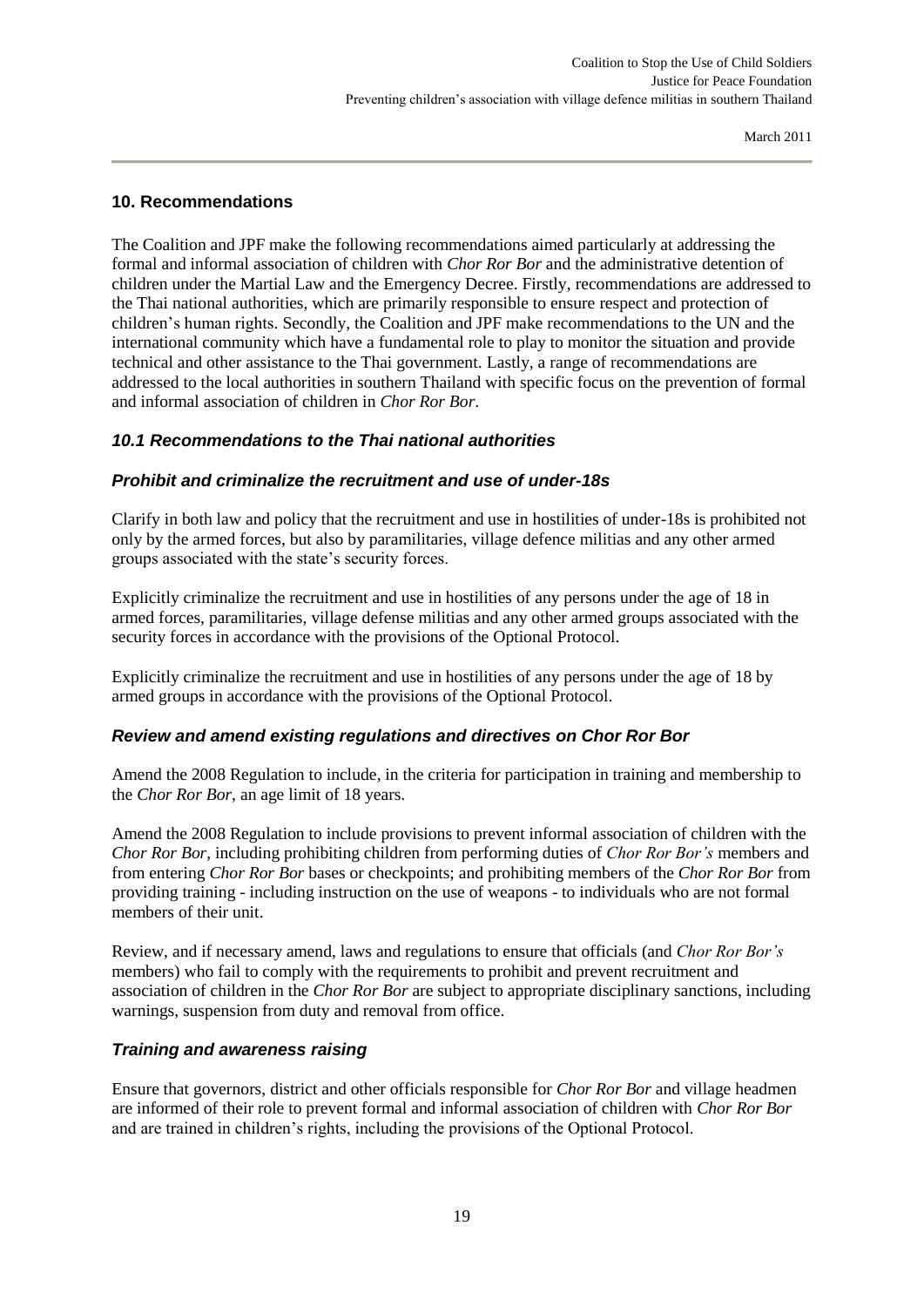Ensure that the military and other security forces responsible for training *Chor Ror Bor's* recruits and members are informed of the prohibition of participating in training of children under the age of 18.

Ensure that members of provincial and district offices, especially the provincial child protection committee, members of the armed forces, paramilitaries, police, village defence militias and any other armed groups associated with the security forces are trained on children's rights, including the provisions of the Optional Protocol.

Ensure that children's rights, including the provisions of the Convention on the Rights of Child and the Optional Protocol, are widely recognized and understood by adults and children, including by disseminating and raising awareness of children's rights among communities in southern Thailand.

Publish and disseminate Thailand's initial report to the Committee on the Rights of the Child on the Optional Protocol.

#### *Monitoring and Accountability*

Ensure that the process for verifying the ages of all *Chor Ror Bor* members is carried out regularly. Any under-18s who are found to be either formally or informally associated should be assisted in leaving the *Chor Ror Bor.* Where necessary, they should be provided with appropriate support to continue their education or to find employment

Ensure, through regular monitoring that children are not formally or informally associated with the *Chor Ror Bor* or with any other paramilitaries and civil defence forces.

Establish - in consultation with national and international child rights and child protection organizations - a system for monitoring the situation of children in the hostilities in southern Thailand.

Conduct effective investigations into reports of recruitment or association of children under the age of 18 years with the *Chor Ror Bor* or with any other paramilitaries, civil defence forces or armed groups*.*

Prosecute individuals suspected of recruiting and using children under the age of 18 years.

Irrespective of the initiation of any criminal proceedings, ensure that appropriate sanctions are imposed on district and other officials and village headmen responsible for the *Chor Ror Bor* units where children have been found to be members or regularly associated with them.

#### *Prohibit in law the administrative detention of children*

Ensure that children under-18 years are not criminalized for the fact of having being recruited or used by armed groups and are not subjected to any form of arbitrary detention, including in the context of "vocational training" or other similar programs.

Ensure that no child is detained under the Emergency Decree or Martial Law.

As an immediate step, amend the ISOC Regulation of Internal Security Operations Command Region 4 Concerning Guidelines of Practice for Competent Officials as per Section 11 of the Emergency Decree in southern Thailand to explicitly prohibit the detention of children under the age of 18 years. Similarly the military authorities should order that no child can be detained under Martial Law.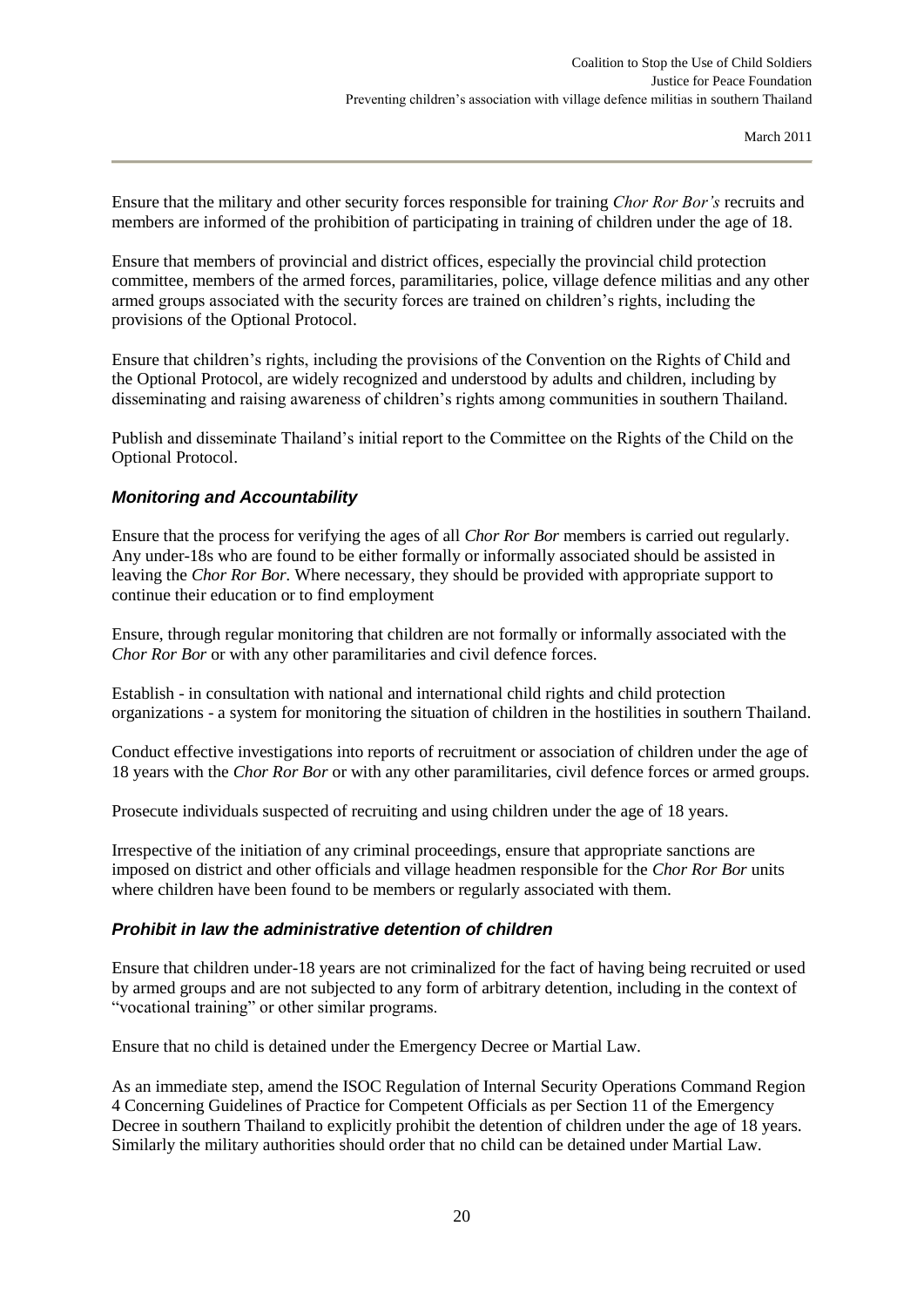Amend the Martial Law and the Emergency Decree to explicitly state that children cannot be detained under these laws.

Allow independent monitors, such as the International Committee of the Red Cross, the National Human Rights Commission, and other non-governmental organisations, unhindered access to all places of detention, including the Yala Police Academy Detention Centre (Pitak Santi Center), the Ingkayut Borihan Military Camp and the special task force detention facilities.

Develop a range of methods and measures, alternative to detention, for demobilizing children associated with armed groups and provide them with all the appropriate assistance for their physical and psychological recovery and their social reintegration.

Ensure that regulations on the Internal Security Act exclude children from ISOC run training under Section 21.

#### *Collaborate with international human rights mechanisms and ratify treaties*

Seek technical assistance and expertise in implementing the provisions of the Optional Protocol from relevant UN bodies and agencies, such as UNICEF and UN Office of the High Commissioner for Human Rights (OHCHR).

Continue constructive engagement with the UN Special Representative of the Secretary-General for children and armed conflict, and issue standing invitations for UN special procedures to visit Thailand.

Ratify the Additional Protocols I and II to the 1949 Geneva Conventions and the Rome Statute of the International Criminal Court.

#### <span id="page-23-0"></span>*10.2 Recommendations to other actors*

#### *10.2.1 To the UN Country Team (UNCT)*

In accordance with UN Security Council Resolutions 1612 (2005) and 1882 (2009), the UNCT should take steps to establish systems for gathering information on grave human rights abuses against children by parties to the violence in southern Thailand, including the association of children with armed forces or groups.

Offer expert assistance to the Thai government to develop responses to issues of concern.

#### *10.2.2 To the diplomatic community*

Support the Thai government in implementing the Convention on the Rights of the Child and its Optional Protocol.

Encourage and support the Thai government to strengthen law, policy and practice to ensure better protection for children in southern Thailand against human rights violations, including their recruitment and use by armed forces or groups.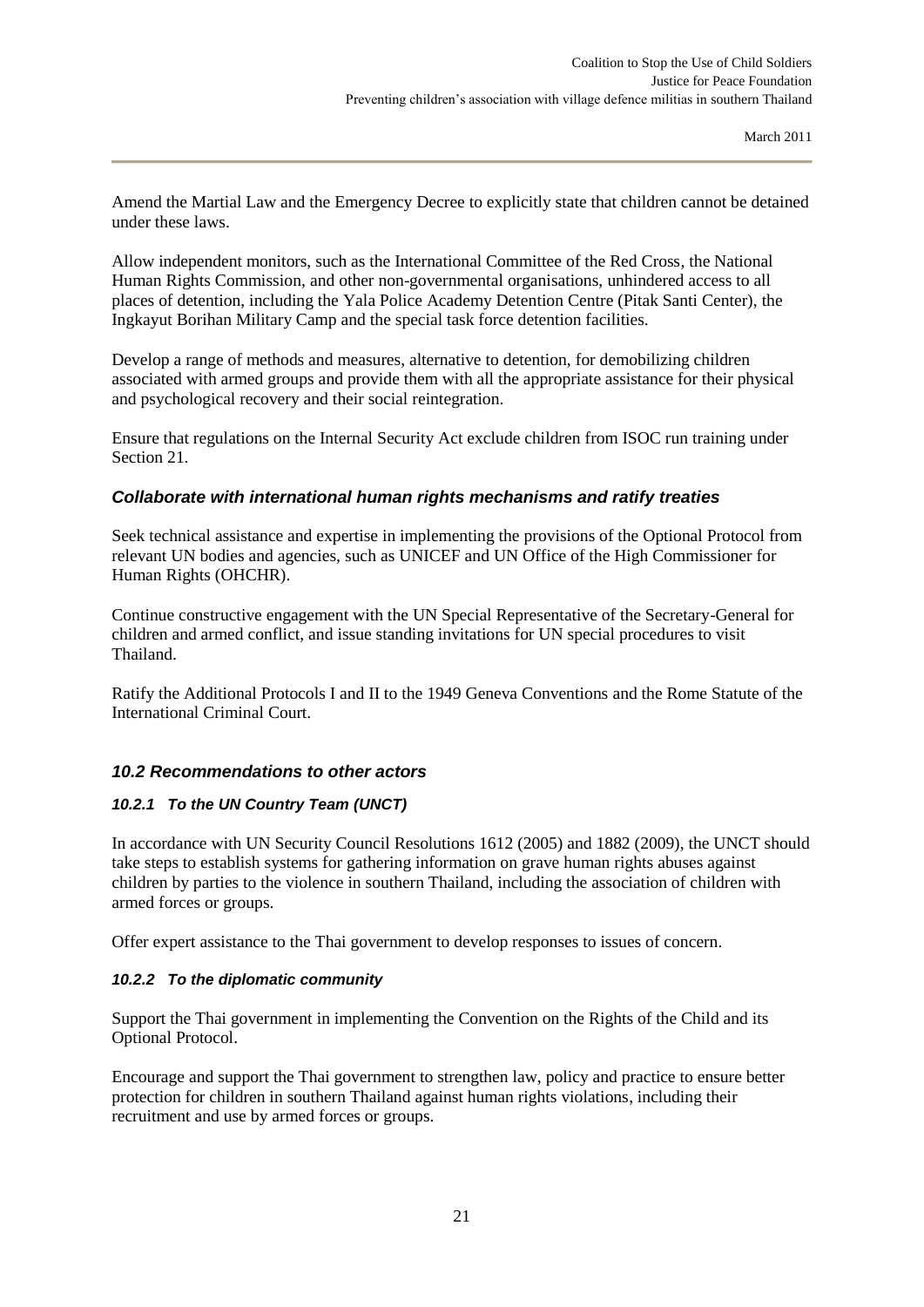Encourage and support the Thai government and the UNCT to establish systems for gathering information on grave human rights abuses against children by parties to the violence in southern Thailand.

Provide support to human rights and other NGOs working on or in southern Thailand and to local community groups engaged in monitoring children's rights in southern Thailand. In line with the UN Declaration on Human Rights Defenders and the EU Guidelines on Human Rights Defenders, the diplomatic community should also use its influence to ensure that independent human rights organizations, its members and others working to protect the rights of children in southern Thailand are not subjected to harassment, attacks or other human rights abuses.

Carry out regular visits to the provinces of southern Thailand to conduct assessments of the human rights situation, including children's rights.

#### <span id="page-24-0"></span>*10.3 Recommendations to provincial, district and local authorities*

#### *Preventing formal association of children with Chor Ror Bor*

As the authority responsible for the appointment of *Chor Ror Bor* members, Chief District Officers must take specific measures to ensure children under the age of 18 are not appointed as *Chor Ror Bor* members. Such measures shall include:

- $\bullet$ Requiring production of reliable proof of age, such as a birth certificate, prior to appointment.
- Ensuring that the individual profiles of *Chor Ror Bor* members always include the individual's date of birth, supported by written evidence such as a photocopy of birth certificate.
- Ensuring that *Chor Ror Bor* membership ID cards are not issued to children under the age of  $\bullet$ 18 and strictly adhere to the procedure and requirements for issuing ID cards contained in 2008 Regulation.

As the authority responsible for organizing the training of *Chor Ror Bor* recruits, the Department of Provincial Administration should ensure that children under the age of 18 are prevented from joining the training.

Village headmen should be instructed to check the age of individual candidates for training and for recruitment into the *Chor Ror Bor.*

Military units responsible for training *Chor Ror Bor* recruits and members should vigilantly check the age of the individuals to whom they are providing training, in order to effectively prevent children under the age of 18 from taking part in the training, and refer cases of under-18s attending training to the relevant Chief District Officer and Provincial Child Protection Committee or other relevant authorities.

Commanders of military units should ensure that *Chor Ror Bor* units participating in the counterinsurgency activities under their command do not include children.

#### *Preventing informal association of children with Chor Ror Bor*

As the authorities responsible for the *Chor Ror Bor*, Chief District Officers and village headmen should: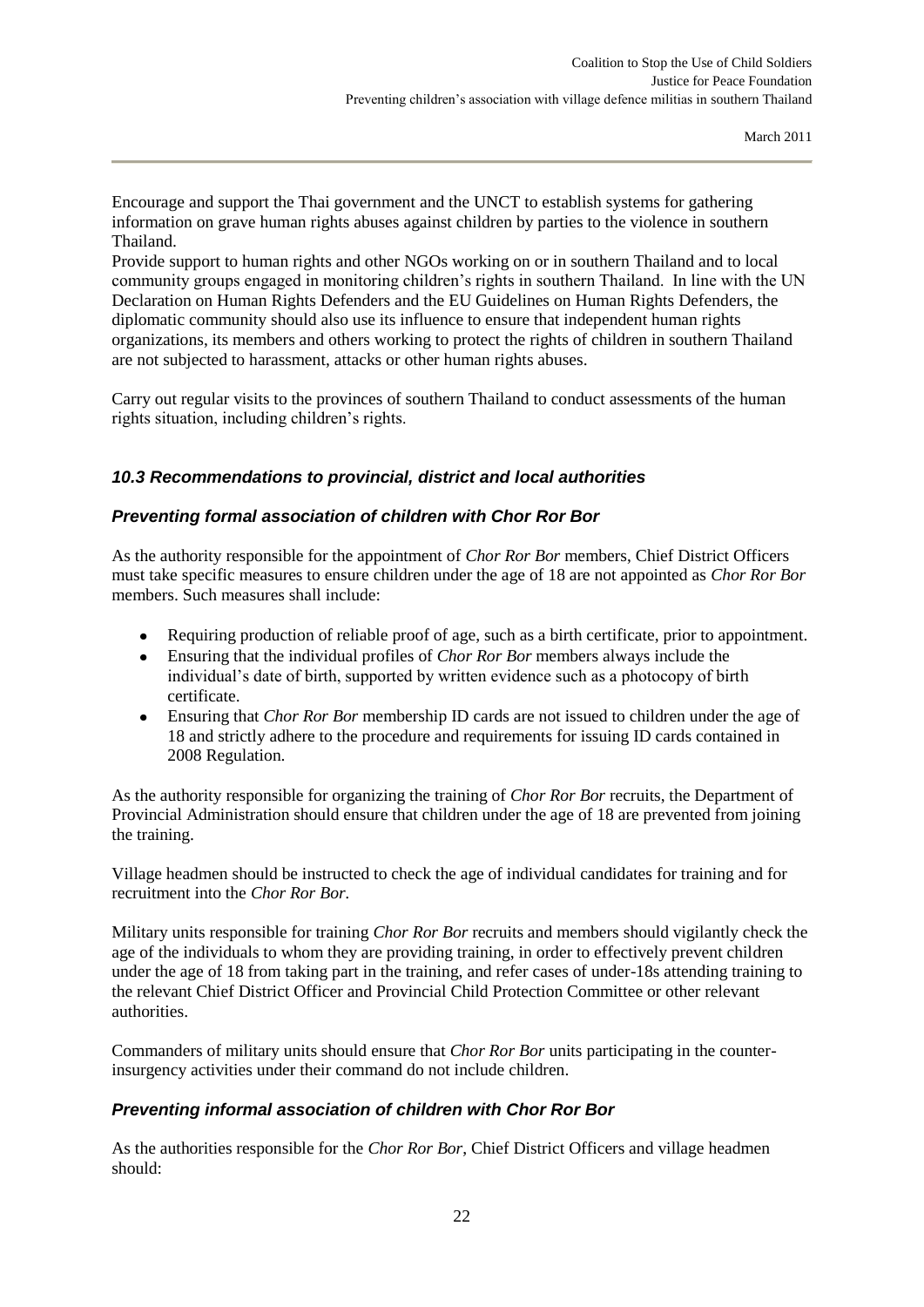- $\bullet$ Monitor and actively prevent informal association with *Chor Ror Bor* units, with particular attention to children's association.
- $\bullet$ Inform the *Chor Ror Bor* units under their authority of the prohibition on the formal or informal membership of children under the age of 18; of the content of the 2008 Regulation and the 2009 and 2010 Directives and any subsequent amendments; of their role in the implementation and the consequences of non-compliance.

Chief District Officers and/or village headmen should give strict instruction to the *Chor Ror Bor* units under their responsibility to:

- Prohibit children from performing the duties of *Chor Ror Bor* members;
- Prohibit children from entering *Chor Ror Bor* bases or checkpoints;
- Prohibit non-members from having access to the unit's weapons and ammunition, or from being provided with either official or non-official training;
- Report any suspected association of children with their unit to the Chief District Officer, Provincial Child Protection Committee and other relevant authority.

Chief District Officers should ensure that *Chor Ror Bor* members who fail to comply with the instructions to prohibit children from performing duties of *Chor Ror Bor's* members and from entering *Chor Ror Bor* bases or checkpoints are subjected to appropriate disciplinary measures.

## *Monitoring, providing protection and assistance*

Provincial Child Protection Committees or other relevant bodies should verify the age of *Chor Ror Bor* members and monitor informal association of children with *Chor Ror Bor*, and develop regionwide responses to the protection of children from association with *Chor Ror Bor* and other armed groups associated with the state, as well as with and non-state armed groups.

#### *Recommendations on mitigating the negative effects of militarization*

Ensure that schools or other public places in the villages are never used for weapons training. Suitable facilities should be established elsewhere by the military for the provision of such training.

Avoid military or security presence in places usually designated for children's recreation, education or other activities. In the exceptional circumstances where security does not allow this, officers present should not interfere in any way with these activities and should not interact with the children unless necessary.

Consider establishing weapons-free public spaces in villages, including designating public spaces in each village for children to play in a non-militarized environment where there is no public display of firearms.

Consider creating spaces and opportunities for youth to interact with adults that are not militarized or related to security.